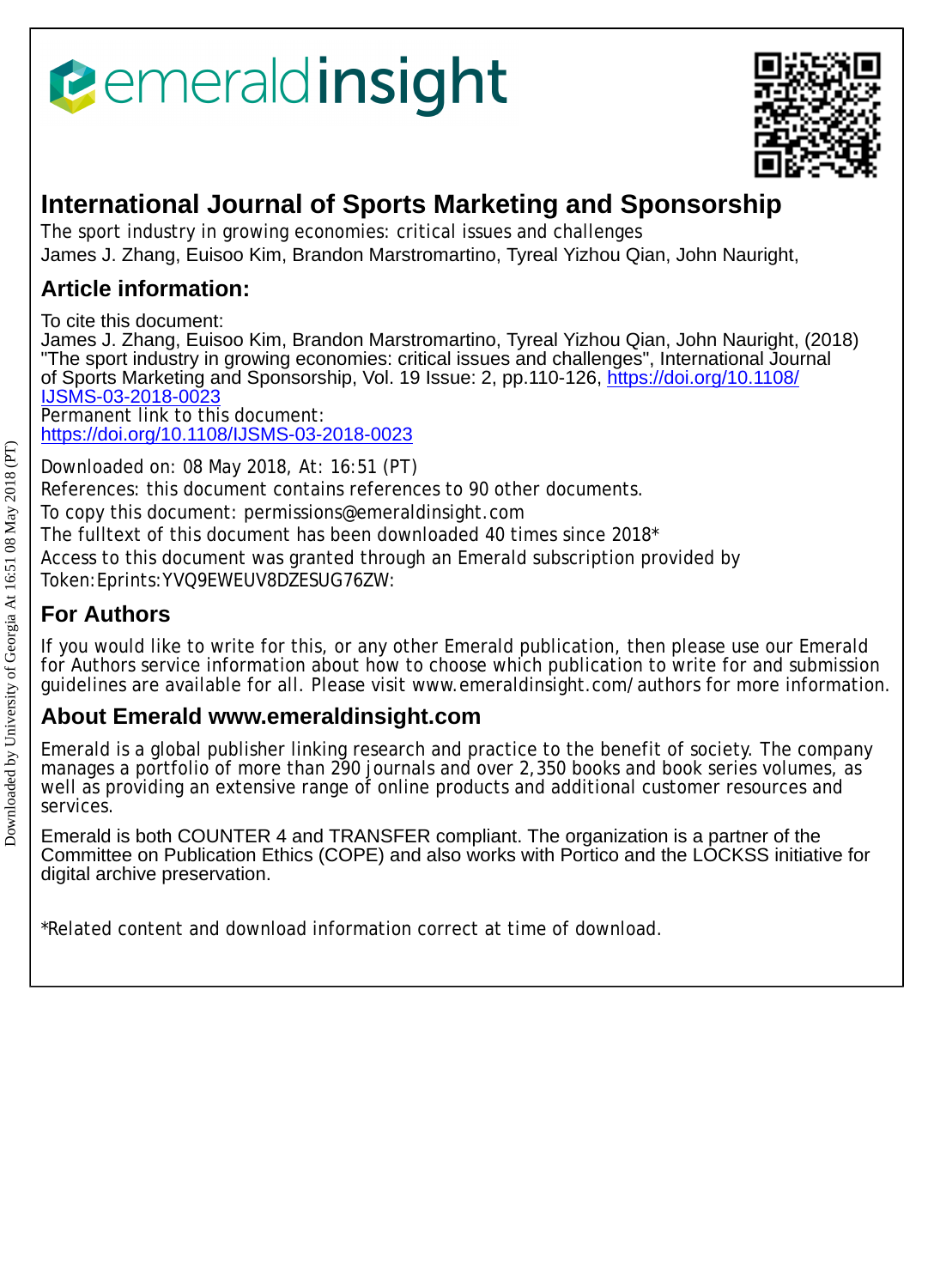**IISMS** 19,2

110

Received 9 March 2018 Accepted 9 March 2018

## The sport industry in growing economies: critical issues and challenges

James J. Zhang, Euisoo Kim, Brandon Marstromartino and Tyreal Yizhou Qian

Department of Kinesiology, University of Georgia, Athens, Georgia, USA, and John Nauright

College of Education, University of North Texas, Denton, Texas, USA

#### Abstract

Purpose – The purpose of this paper is to encourage scholarly inquiries to critically examine broad perspectives of marketing and business operations in the sport industry of growing economies.

Design/methodology/approach – A comprehensive review of literature was the primary research method to introduce the following critical questions, "what are the major challenges in the sport industry of developing economies in a globalized market environment and what to do?".

Findings – Seven articles are selected based on their theoretical and practical contributions.

Originality/value – This special issue is committed to trigger more investigations into sport businesses in developing countries and ultimately advancing theories and seeking solutions.

Keywords Developing countries, Sport development, Market competition, Globalized marketplace Paper type Viewpoint

#### Introduction

Since the 1970s, sport has assumed an ever-increasing role within the globalization of business and public events with sports participants, capital, and labor moving around the world. With global sport events like the Fédération Internationale de Football Association (FIFA) World Cup of soccer or the Olympic Games capturing worldwide audiences, sports events have become highly sought-after commodities. Professional sports in developed economies are viewed as a pathway out of poverty; some examples are soccer players in Africa and Latin America or runners from Africa and the Caribbean. Since the 1990s, there has been a dramatic increase in international athletes coming to the USA to participate in intercollegiate athletics in exchange for a subsidized university education. Many countries have or are developing sport tourism and event-driven economies in order to increase the influx of hard currency (Nauright, 2015). However, in the process of global sport and event development, many countries are left behind without the necessary infrastructure or visibility to compete successfully. In countries such as South Africa, regions able to host large-scale events may experience an influx of revenue; yet, most of that does not reach peripheral areas of the country (Giampiccoli and Nauright, 2017).

The process of showcasing a culture in the lead-up to a sport event and during the event itself has had to focus on ready-made markets, thus reinforcing stereotypes about a place and its people that may or may not be beneficial. The sport-media-tourism complex (Nauright, 2004; 2015) driving global sport is multifaceted, uneven, but becoming more universal as cities such as Kazan, Almaty, Beijing, Seoul, Hong Kong, New Delhi, Rio de Janeiro, Buenos Aires, and others seek to host major global events. Soccer leagues in South Africa, South Korea, Japan, and most significantly, China, which are all minor players in the latter twentieth century, are net importers of soccer talents from other countries; for example, the Chinese Super League (CSL) is challenging the top European leagues and



International Journal of Sports Marketing and Sponsorship Vol. 19 No. 2, 2018 pp. 110-126 © Emerald Publishing Limited 1464-6668 DOI 10.1108/IJSMS-03-2018-0023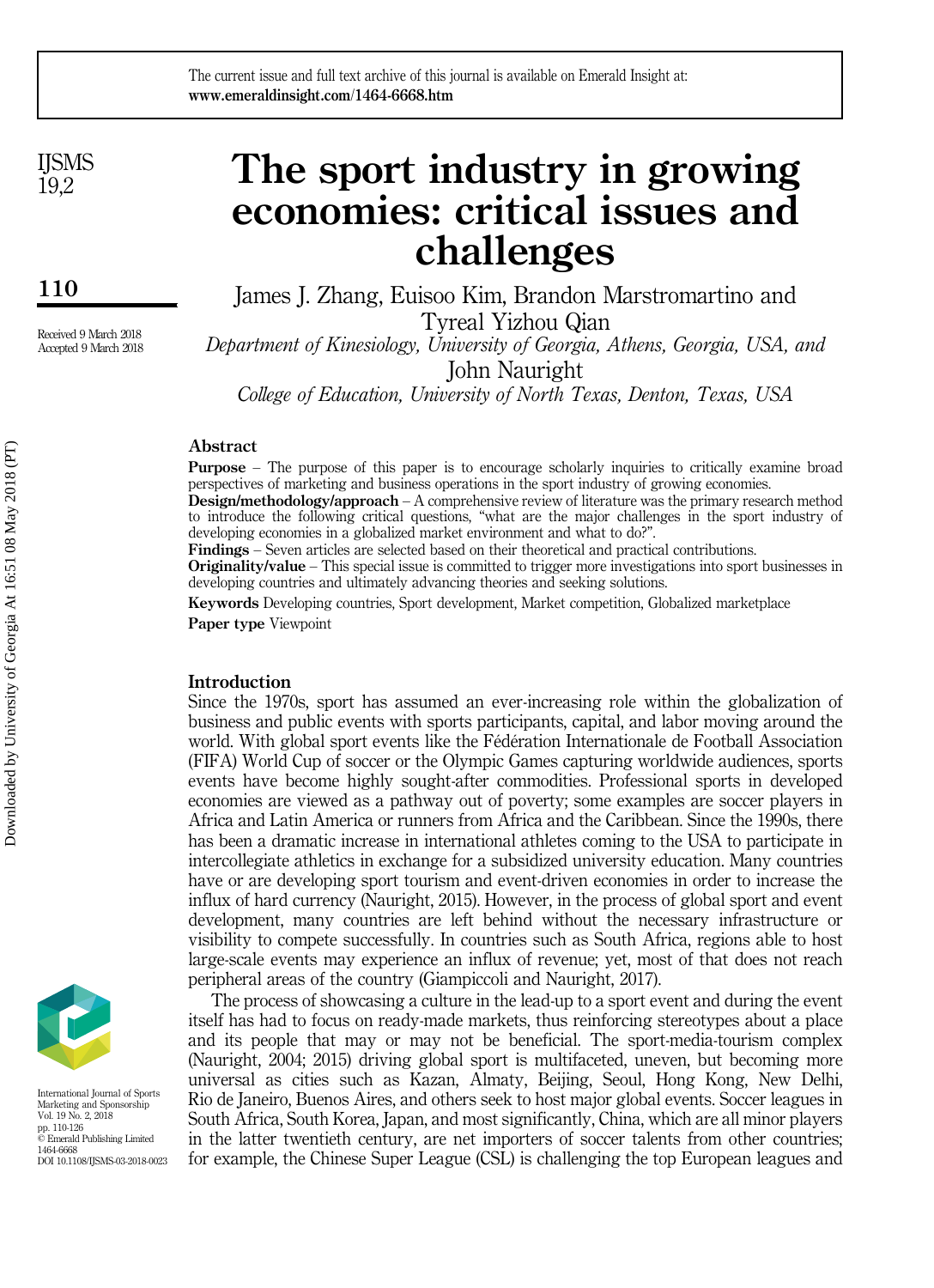teams for the best players from around the world. During the 1980s and 1990s, this process intensified as governments increasingly diverted large sums of money into national sporting programs aimed at succeeding on the international stage. As demonstrated in Australia, countries with the resources to dedicate to elite programs can generate a greater profile through sporting successes in international competition. Sportive nationalism intensified in the late twentieth century (Bairner, 2001; Maguire, 1999) as states sought ways to position themselves in the global hierarchy of nations. The number of nations that can spend the necessary resources on elite sporting programs across the board is limited to a small number of the over 200 participants in the Olympic Games. Nations must choose whether to divert limited state resources into supporting international sporting success or the attraction of international sporting events. Yet, many nations are trying to enhance their internal sport markets as well as their interconnectedness to international events.

During the 1990s and early 2000s, media corporations invested at unprecedented levels in sporting coverage and team/league ownership particularly as commercial television companies became global entities and media corporations sought low-cost and ready-made programming (Williams, 1994). In the case of rugby league, this led to one media corporation (owned by Rupert Murdoch) virtually buying the entire sport globally. In rugby union, the result was near immediate professionalization, while in soccer greater media ownership fostered expanding pan-European competitions, Premier Leagues and the concentration of wealth among high profile European clubs to the detriment of smaller clubs in Europe and leading clubs in Latin America, Africa and Asia. Media magnate Rupert Murdoch, for example, almost succeeded in adding the world's best-known sports brand, Manchester United, to his stable of sports and clubs (Boyle, 2009). Soon afterwards, this club formed a marketing partnership with America's most successful franchise, the New York Yankees, to synergize the global marketing strategies of these two brands. American investors followed by East and Middle Eastern Asians invested heavily in Premier League and other leading soccer brands after 2000 (Nauright and Ramfjord, 2010). More recently, multi-national ownership of sport properties has increased with the same ownership group now controlling the New England Patriots of the NFL in the USA and Liverpool Football Club of the Premier League soccer in England. The City Football Group, with its lead brand Manchester City, has invested in soccer properties worldwide, with similarly branded teams New York City, Melbourne, and Yokohama as lynchpin teams. Qatar Sports Investments owns Paris St Germain soccer club in France and has a global marketing partnership deal with FC Barcelona. The former paid \$270 million to transfer the Brazilian soccer player Neymar from the latter in 2017. The emergence of gigantic clubs and a massive market for players has led talent hunters to scour the developing world for players for European, North American, and now Chinese leagues. Over 5,000 Brazilians play soccer in these developed sport economic regions and few international stars compete in their home countries in major sports if they come from the Global South.

It is evident that sports have emerged out of the twentieth century with significant structural changes. Teams in professional sporting competitions in developed countries no longer generate a majority of their income from ticket and other sales at the stadium while spectating practices are relocated from live viewing to televised consumption. Direct media ownership of clubs and franchises, leagues, events, and tours became common by 2,000 as leading media companies have attempted to corner global communication markets (Herman and McChesney, 1997; Zhang, Pitts and Kim, 2017). At the same time, newer and originally alternative physical activities became increasingly sportized, mediated, and linked to productive and consumptive practices within these new sport forms. The American-based ESPN sport network constructed an audience through its production of the eXtreme Games, launched in 1995, which subsequently developed a global following (Rinehart, 1998). ESPN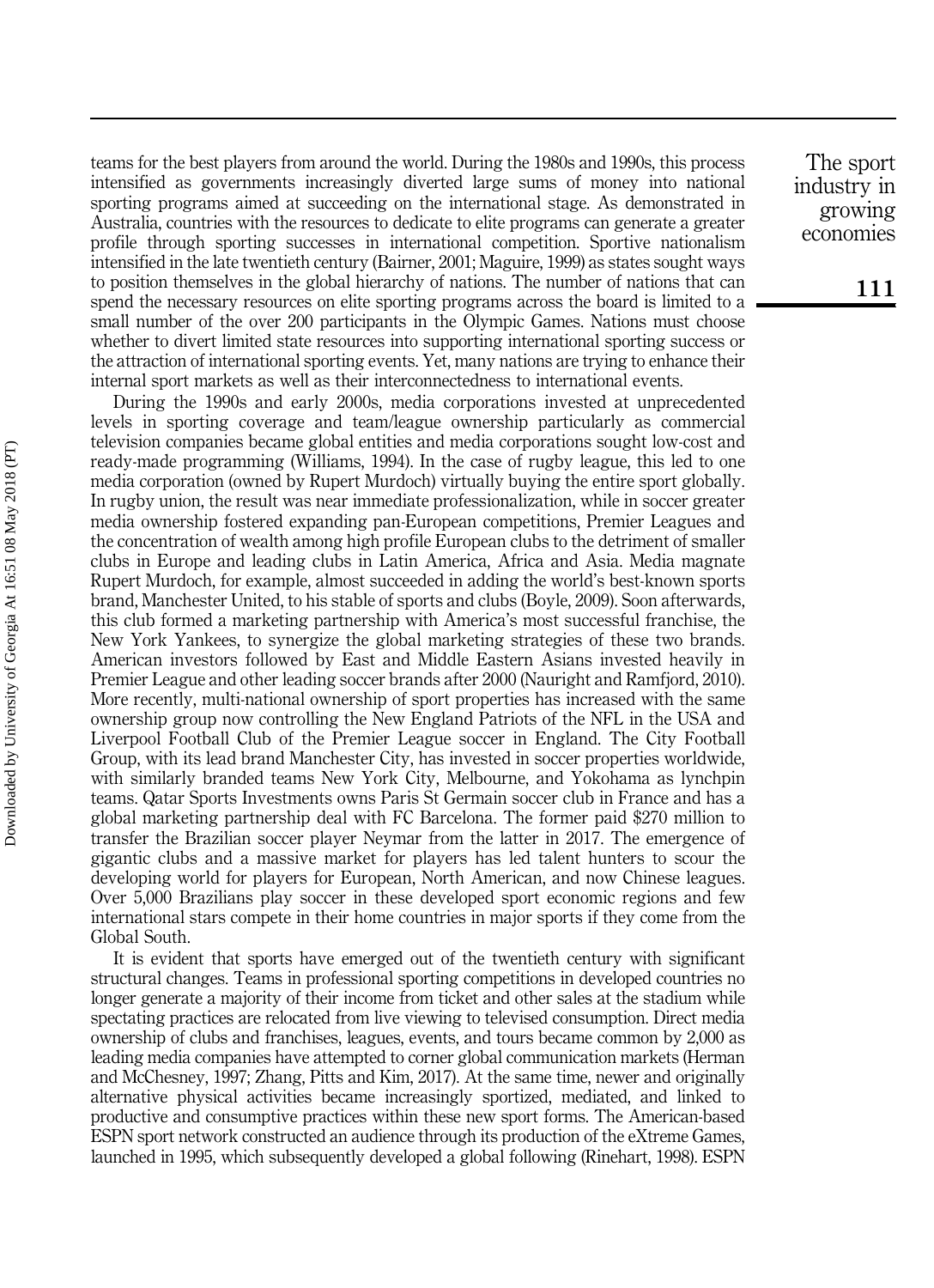drew on accepted television sport coverage practices in constructing a "sport-familiar terrain for viewers" (Rinehart, 1998, p. 100). Several new sportized forms have been included in the Winter Olympic Games in an effort to attract new audiences such as skateboarding that has followed surfing and snowboarding into structured national and international competitions.

The branding of destinations as desirable sites for new investment and tourist consumption has included sport and sporting events as key elements of new economic development strategies. Under this approach, the integration of brands capitalizes on the heightened awareness generated by a major event and focuses on the development of positive experiences for the visitor that synergies between brands can generate. Sporting events are particularly attractive in this context as they can evoke powerful imagery and illicit emotional responses from spectators. This is not an easy process, however, as it is difficult to create a global brand beyond pre-held notions of what the host city is. Countries with a much lower global awareness face an increasingly uphill battle as the global sport-media-tourism complex solidifies. In the twenty-first century, sport is an integral part of an increasingly global sport-media-tourism complex that is vastly uneven within and between societies (Nauright, 2015). While resistance to the global expansion and consolidation of media and event driven sport is possible, and indeed at times successful, it is clear that the international organization and presentation of sport serves the interests of global, national, and local elites – the cosmopolitans – while sport spectators are increasingly removed from the sporting product whether that is caused by spatial relocation driven by the need for newly constructed sporting spaces for major events, relocation of teams to larger cities, increasing continentalization of competitions, or new mediated sport forms (Nauright, 2015; Zhang, Huang and Wang, 2017).

Sports and sporting events have become a noticeable indication and integral component of a globalization phenomenon, which has seen a production shift from developed to less developed societies and an expanding focus in the developed world on the "branding," "theming," and consumption of image and lifestyle (Gottdiener, 2001; Pitts and Zhang, 2016). From the restyling of individual matches as entertainment extravaganzas to specialized tournaments like the Olympic Games, sporting competitions have become spectacles as they compete with other leisure activities for consumer interest. In addition, these mega or large scale events have become key factors in local and national development strategies. Sporting events are about much more than merely boosting tourism, local investment, and employment. They can provide opportunities to challenge dominant social structures. Globalization reveals the inadequacy of sameness as communities assert their uniqueness though this process is uneven and is often produced by conservative impulses launched from above. In discussing the concept of "glocalization," Robertson (1995) argues that what is known as the "local" is "in large degree constructed on a trans- or super- local basis" (p. 26). The assertion that global sports can yield a greater opportunity to reimage the local seems crucial to the importance of hosting prestigious sporting events (Carreras, 1995). As the most fully global example of a localized event, the Olympic Summer Games is championed as a means to entirely reinventing a city as has been argued in the cases of Barcelona 1992 (Millet, 1995), Atlanta 1996 (Rutheiser, 1996), Sydney 2000 (Magdalinski, 2000), and Beijing 2008 (Gibson *et al.*, 2008). Arguably, the values associated with the Olympics – humanity, peace, fair play – are easily transferable between communities. Indeed, this is an important reason why the Olympic Games are able to sustain a collective and unified veneer of support from one city to the next. In principle, the broad liberal values of the Olympic Movement allows for an appearance of a unified community, consolidated by the celebration of sport, culture, and the environment, the three dimensions of Olympism (IOC, 2015). In practice, however, the Olympic Games deal in global values that are external to local communities, which are unable to reflect their particularities at times.

IJSMS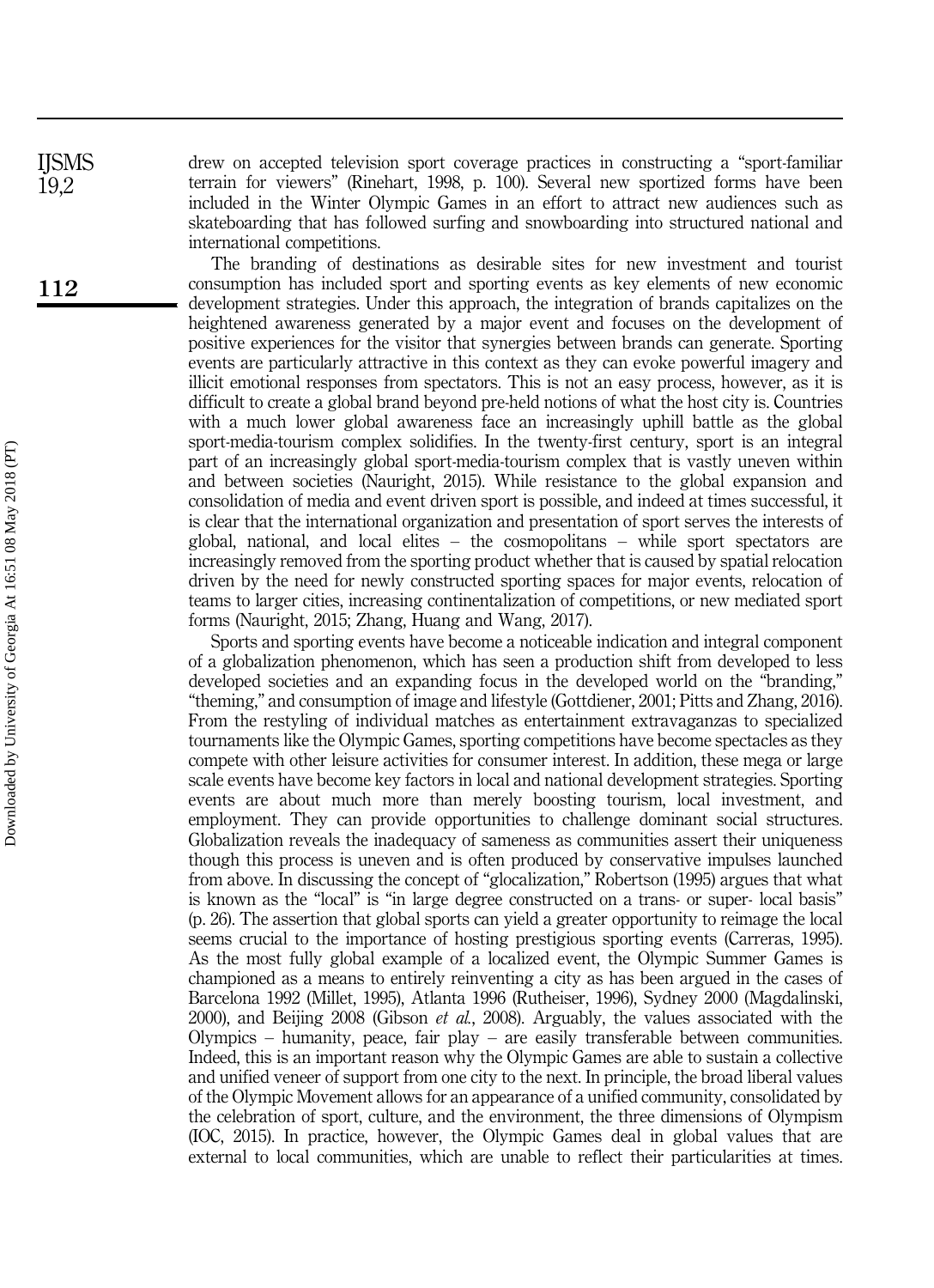The consequences are an event that is valued more for its financial pay-off than for worldly ideologies although each host city does seek to differentiate itself from previous hosts. Cities employ major spectacles to promote their national and global images, thereby differentiating themselves from other cities in the hopes of attracting new investment and tourism in seeking competitive advantage (Gibson et al., 2008; Godwell, 2000; Waitt, 1999). As with the promotion of host venue uniqueness, diverse traditions are constructed and even invented to sell products and promote tourism (Robertson, 1995).

The spread of technologies is highly uneven and serves to reinforce differences between developed and developing countries and segments of populations within countries; for instance, new technologies of communication can provide the impetus for change; at the same time, sporting organizations and media corporations are also responding to new possibilities in efforts to further commodify spectating practice (McGillivray, 2017). Developing countries have become a prime target market for the expansionary strategies of some of the world's most powerful professional sports leagues, teams, manufacture companies, and media corporations. The influence of transnational broadcasters in these countries and the intensive marketing efforts of Western sport organizations provide European and American-based sports leagues, such as the English Premier League (EPL) and the National Basketball Association (NBA), with great advantage in dominating the marketplace, which at time could hamper the survive and thrive of indigenous sport product development. Sport consumers in developing countries tend to develop a predisposition of choosing globally marketed Western sport leagues, teams, stars, and licensed products over those made locally. The pressures of globalized culture and sport products could weigh heavily on local cultural and sport elements. Local sport traditions and the need to retain sport identity and domestic product scan clash with increasing capitalist ideals (e.g. wealth, status, and stardom). They are in particular facing challenges and dilemmas in protecting local and national sport interests vs generating consumer sport interests through imported sport products, investment in exporting vs investment in inventing and developing sport products, balancing between importing talents (athletes and coach) vs developing talents, balancing between supporting commercial sports vs developing Olympic sports with medal potentials, and dealing with anxieties and struggles between local administrative control vs the sense of loss of control (Zhang, Huang and Wang, 2017; Zhang, Pitts and Kim, 2017).

The critical questions here are "what to do with the situation and how to develop a sport industry in these developing economies?" Thus, it is important to continue to explore the impact of new changes and trends in globalization on the development of a sport industry on growing economies. Formulating a special issue with a focus on these regions would help the International Journal of Sport Marketing and Sponsorship (IJSMS) well-positioned to serve a wider range of the global sport industry and the sport management academia. This IJSMS special issue focuses on the sport industry in countries with a growing economy and sport industry that are located in Africa, Asia, Eastern Europe, and Latin America as traditionally, scholarly inquiries into the sport industry in these developing economies have often been overlooked. In this introduction article, the following two perspectives of globalization are discussed: constructive aspects of sport globalization; and challenges in a globalized sport marketplace. A case analysis is then presented on the role of Major League Baseball (MLB) in Latin America to illustrate the conflict between preserving domestic sporting traditions and importing North American professional sports, which is followed by summarizing remarks to introduce the articles in this special *IJSMS* issue.

#### Constructive aspects of sport globalization

As globalization has benefited major economic sectors worldwide, sport industry has not been left out of the trend; in fact, it has been one of the industries that benefited the most in developing and expanding into the global marketplace (Zhang, Pitts and Kim, 2017).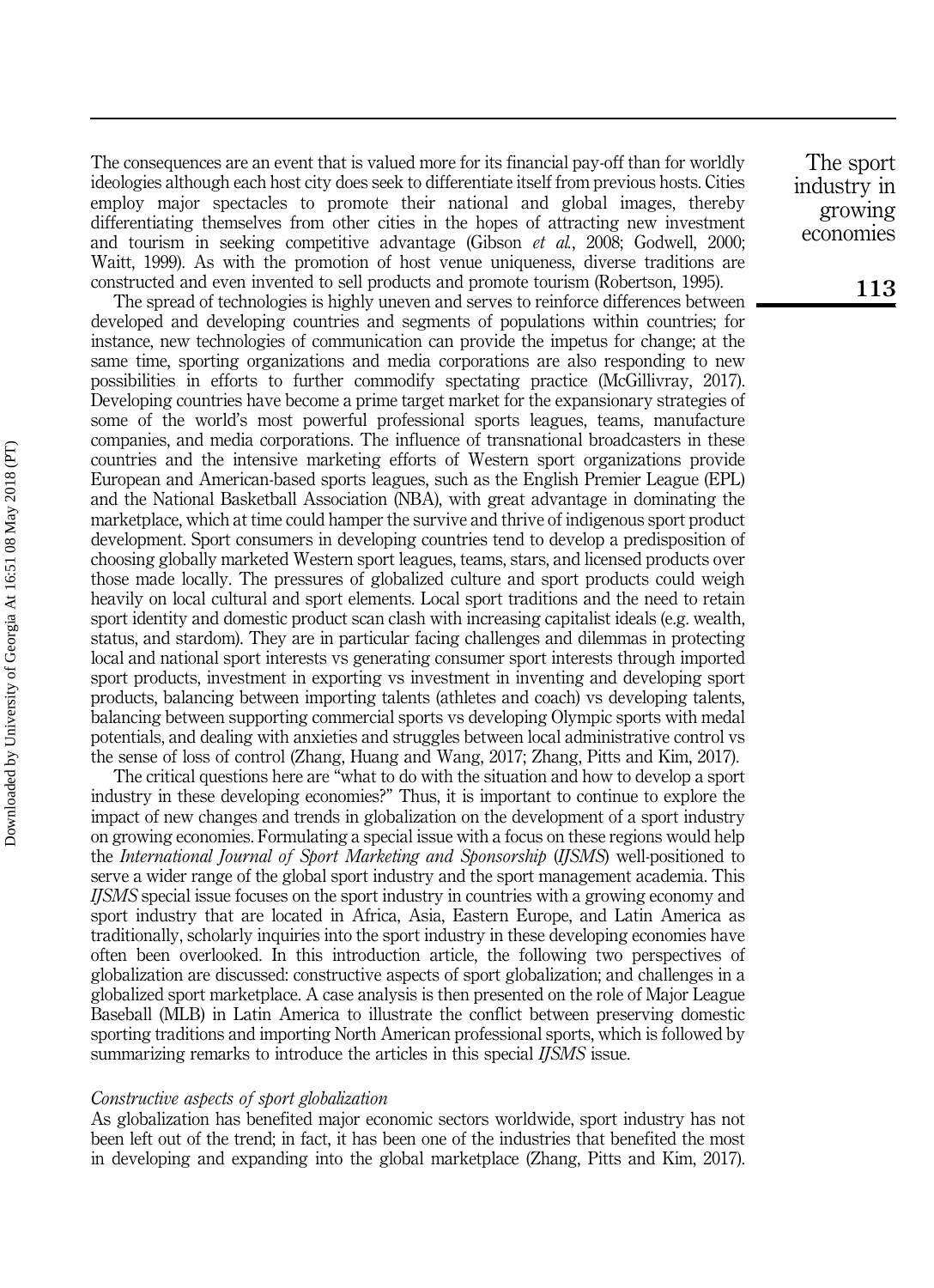Sport teams, leagues, and manufactures in developed economies have taken advantage of globalization to seek new opportunities internationally, specifically targeting to promote their products and service in developing countries. Among emerging economies, Asian markets get special attention with its rapid economic growth and large population that accommodates about two thirds of the world population (Guillaume and Nicolas, 2010). With higher skills and growing competitiveness, many professional sport leagues and clubs from Europe and North America, such as the EPL and NBA, have been able to attract enthusiastic fans globally, have pre-season tours to other continents, and provide coaching for sport clubs and youth programs in other countries, all of which are new revenue sources (Rookwood and Chan, 2011; *The Economist*, 2008). Individual athletes with high performance skills as well as coaches with up-to-date coaching know-how from Western countries look for opportunities in many developing economies that offer beneficial employment conditions such as higher wages. Global sporting goods manufacturers, e.g., Adidas and Nike, have built a large number of overseas affiliate companies in emerging economies to seek cheaper labor forces and lower operation cost over their home country (Zhang, Pitts and Kim, 2017). All of these activities in turn have positive influences on the expansion and advancement of sport industries in growing economies.

In many cases, sporting goods manufacturers in emerging economies face limited financial resources, lack of skilled labor forces and machinery, and lack of overseas market information (Ghauri et al., 2003). Affiliate companies of global sporting goods manufacturers in developing countries are able to provide resources for local companies to gain production skills, managerial knowledge, and technology advancement (Zhang, Pitts and Kim, 2017). Corporations such as Nike and Reebok manage subcontractors in emerging economies by providing substantial knowledge on producing shoes, including training of unskilled workers, assisting equipment replacement, and supervising quality controls that allow subcontractors to meet the industrial specifications and quality standard (Gereffi and Memedovic, 2003; Rosenzweig, 1994). In 1992, Nike was reported to produce only 7 percent of its shoe in the USA while importing the rest of them from Asian countries, 70 percent from South Korea, 16 percent from Taiwan, and 7 percent from Hong Kong, the Philippines, and Thailand (Rosenzweig, 1994). The outsourcing of global brands has become a solid foundation for subcontractors to improve the overall production capacity and efficiency that allowed them to meet required quality and design to export and compete in the international marketplace (Ghauri *et al.*, 2003). Based on the acquired knowledge and skills from the principal corporation, some of the subcontractors were able to build their own local sporting goods brands successfully. For instance, Hwaseung, a South Korean athlete shoe maker, produced shoes for Nike from 1978 to 1986 as an original equipment manufacturer; with the accumulated technology and skills on athlete shoe making, the company dismissed the contract as a subcontractor with Nike in 1986 and successfully launched its own sporting goods brand – Lecaf – in the same year and it has served Korean and overseas sporting goods markets ever since.

The international sport labor movement has increased tremendously under the realm of globalization; specifically, professional sport leagues and clubs in emerging economies are actively accepting talented athletes and coaches who can provide competencies with advanced performance skills and credentials that strengthen the teams and improve the overall quality of the games (Manzenreiter and Horne, 2007). Very importantly, these players and coaches are one of the major sources that lead the development of local players' performance and skills (Dong and Mangan, 2001). CSL, a professional soccer league in China, is a good example of such an occasion of the advancement of leagues and its teams. Over the last few years, CSL has aggressively recruited top world-class players and coaches such as Oscar dos Santos Emboaba Júnior and Luís André Pina Cabral Villas-Boas. In line with this change, at least one of the CSL teams (i.e. Guangdong Evergrande) presented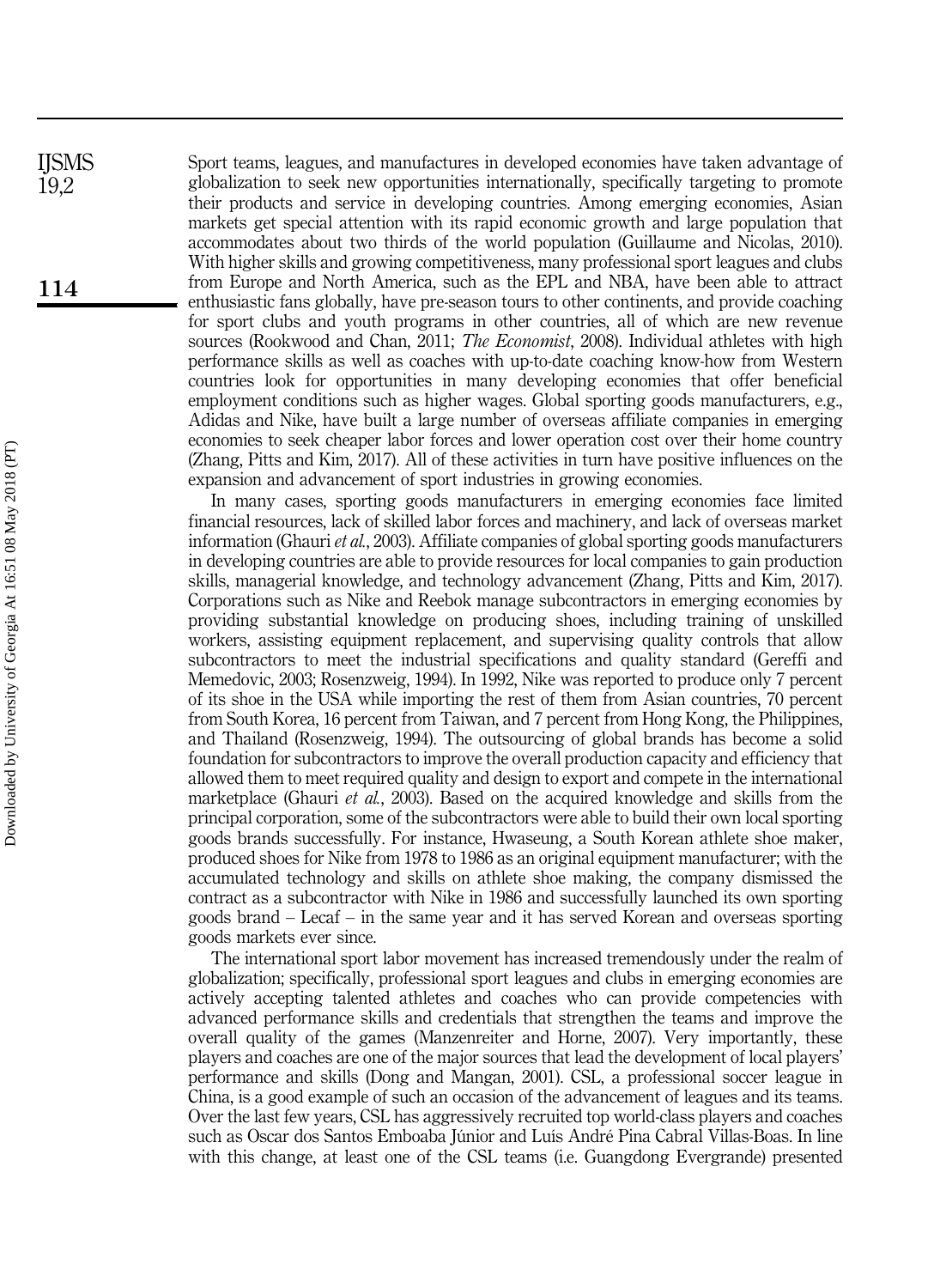quarter finals and higher stages in the Asian Football Club Champions League and won two championships since 2013 (FlashScore, 2017).

Hiring a foreign coach to a team comes with other positive changes such as hiring new local talents who might have not been able to be on a squad. The success of the South Korea national soccer team in the 2002 World Cup was mainly attributed to the hire of a Dutch-born Coach, Guus Hiddink, whose coaching style was characterized as openness, global standards, and fair competition (Brady *et al.*, 2008). Not only had he trained his players with advanced coaching technics and adopted effective tactics and formations for the games, but he also abolished the three constraining traditions that relied on social connections of family, origin of hometowns, and trace of soccer school background in recruiting players, which had seriously hindered the best composition of the national team prior to his arrival. Previous local coaches from Korea could not circumvent the social pressures from these unhealthy constraints (Horne and Manzenreiter, 2004). Today, it is not difficult to find talented international athletes and coaches in diverse professional sports such as soccer, baseball, volleyball, and basketball leagues in many developing countries throughout the world although many sport leagues in developing countries have adopted policies to allow limited spots for foreign players in the roaster, which is aimed to protect local players.

Although there are domestic professional sport leagues in many developing economies, a large proportion of local sport consumers still follow sport teams and leagues in the Western Europe and the North America as traditional strongholds of sport programs (Guillaume and Nicolas, 2010). Professional sport leagues and clubs from advanced economies are actively seeking global expansion opportunities, specifically focusing on Asia, as the sport businesses in North America and Western Europe have entered maturity stage of business cycle (Rowe and Gilmour, 2010). Sport media played pivotal role in this movement. The advancement of media technology and widespread coverage of sports such as expansion of sport-dedicated cable and satellite channels and broadcasting through the internet and mobile devices enable sports consumers to watch and follow world-best performing teams such as European "Big 5" football leagues and NBA matches regardless of their geographical locations in real time (Szymanski, 2006). Indeed, global media corporations control a large portion of sport broadcasting in emerging countries and utilize their sport networks such as ESPN to provide plenty of opportunities for the consumption of the Western professional sports (Rowe and Gilmour, 2010).

Today, sports consumers in emerging economies have opportunities to attend local stadiums and watch high quality on-field performance of internationally renowned teams from the advanced countries. To attract more satellite fans, many professional leagues and clubs are hosting either pre-season tours or regular season games abroad, specifically targeting consumers in emerging economies. Globally recognized football clubs such as FC Barcelona and Bayern Munich actively participate in the pre-season tours in many Asian countries (Zhang, Pitts and Kim, 2017), MLB have hosted season opening games and regular season games played in such countries as Mexico and Puerto Rico (Fox Sports, 2014), and several NBA teams are engaged in pre-season and regular season contests in China, Mexico, and Brazil (Reynolds, 2015), all of which provide local fans hands-on experience with witnessing world-best athletes in their home country.

In spite of a few criticisms on hosting mega sport events, the economic, cultural, and political impacts of staging such an event are known to be preeminent and there have always been several candidate cities to be chosen as a host (Close, 2010). Among the diverse benefits a mega event can bring, expansion of sport facilities, renovations of urban infrastructure, and introduction of new sports globally are some of the distinctive advantages a host city and country can enjoy. Most importantly, once a city is chosen to stage a mega sport event, the preparation goes with the construction or renovation of sport infrastructure and facilities such as stadia and arenas (Horne and Manzenreiter, 2004;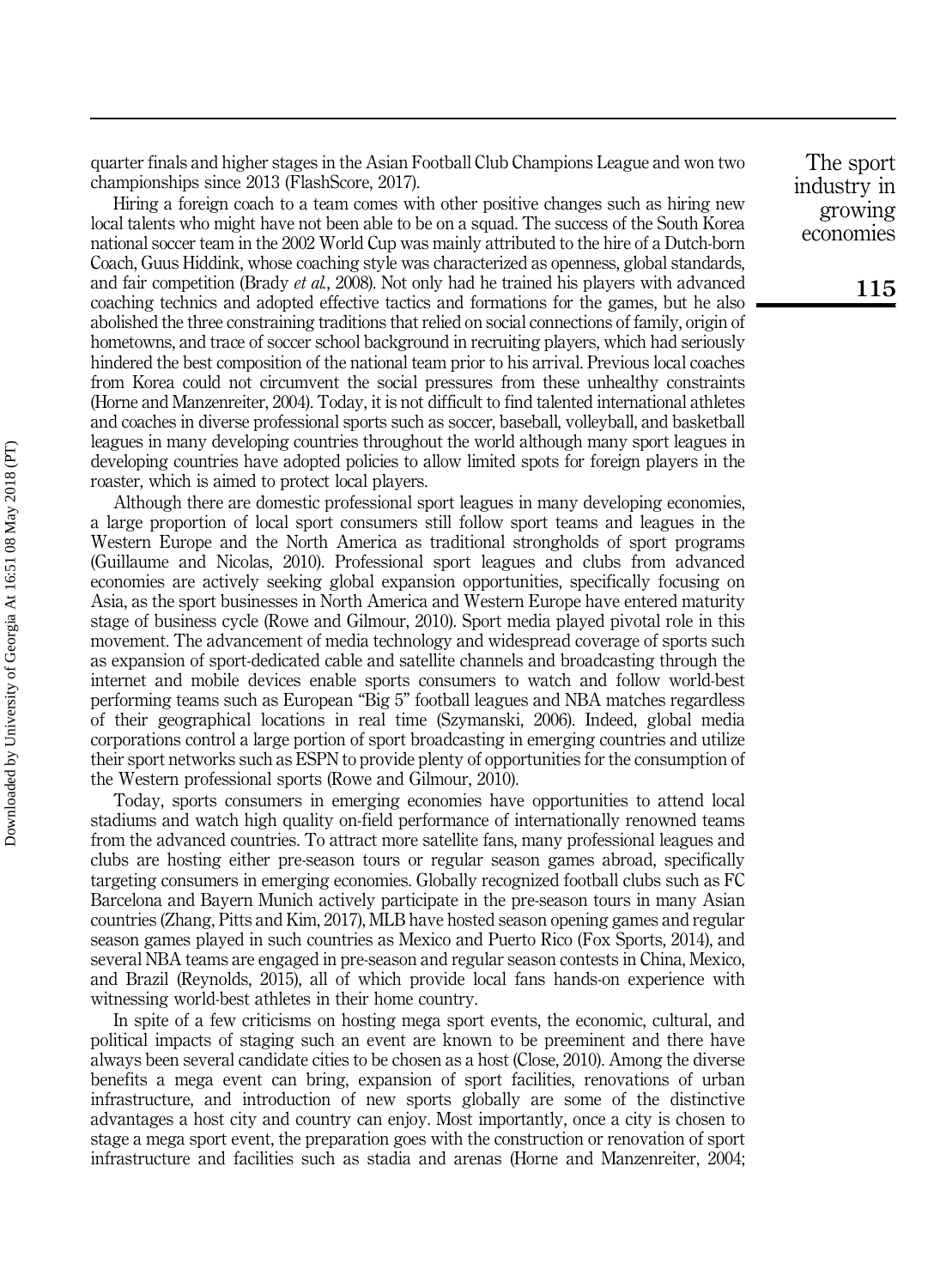Kim and Petrick, 2005; Preuss, 2007). New and improved sport facilities that remain after the event are one of the perceived benefits for local residence and can be used for recreational and competitive sports by the local community (Kim *et al.*, 2006). Sport infrastructure is critical for the growth of the sport industry while it is not easy to build them due to the huge financial capital requirements; consequently, hosting a mega event seems the most viable means to secure them, specifically for emerging economies where less sport facilities are available when compared to advanced countries. For instance, in the preparation of 2002 World Cup tournaments, South Korea built seven new soccer-designated stadia, which had long been highly desired by soccer fans in the country. Japan, the co-host of the event, aimed at sport infrastructure development in less developed regions within Japan as one of the major goals in its bidding proposal (Horne and Manzenreiter, 2004).

Olympic Games provide opportunities to promote new sports globally by including them as demonstration sports, which are typically popular sports in the host country or are becoming popular globally. For instance, the 1992 Barcelona Olympics introduced Roller Hockey and Pelota Vasca while 1988 Calgary Winter Olympics included curling and freestyle skiing as demonstration sports. With a growing popularity by sport consumers, five demonstration sports have debuted as official sports of Summer Olympic Games in recent years, including badminton, taekwondo, baseball, handball, and tennis, although baseball lost its official position after the 2008 Beijing Olympics (Stefani, 2016). Some of the demonstration sports would not have gained its fame without its presence as a demonstration sport. For instance, taekwondo was not known globally until the 1988 Seoul Olympics when it gained attention of the general public and sport consumers for the first time; two decades later, taekwondo became a widely played martial art with more than 30 million practitioners over 163 countries (Park et al., 2009).

#### Challenges in globalized sport marketplace

While benefiting from outsourcing and manufacturing perks, as well as the infusion of foreign capital, talents, and technology, the globalization of sports makes developing economies more vulnerable and less competitive when rivaling with developed sport entities. They are subject to risks, for example, social injustice and unfair working conditions (Moran, 2004; Sage, 2011; Van Tulder and Kolk, 2001). The conflict between the preservation of local sport identity and endemic sport traditions and the escalating demand for imported sport products and services is the major theme in the emerging sport markets, which is manifested in many forms, such as the dilemma in developing local and national sport brands as opposed to breeding sport consumer interests via imported and established sport products, the clash between the dependence on foreign sport athletes and coaches and the cultivation of domestic ones, and the challenges and difficulties encountered in the reform of sport event management and administration (Maguire, 1993; Nadvi *et al.*, 2011; Qian et al., 2017). The landscape of sport industry in these countries is constantly changing and fluid in nature, with the world's most powerful sport leagues, teams, sporting goods manufacturers, and media corporations setting their eyes on the emerging markets. The breadth, depth, and variety of the challenges displayed in front of the key stakeholders present some noteworthy avenues for debates and inquiries (Pitts and Zhang, 2016).

Few would foresee the explosive growth the sporting goods industry has experienced in the past 30 years. In a comparatively short period of time, foreign direct investment and the diffusion of global supply chains have significantly accelerated the evolution and development of the industry, enabling international sporting goods corporations to take advantage of cheap and abundant labor supplies in developing countries, and providing impoverished countries with much-needed capital, direct employment, advanced technology, and most importantly, the access to international markets (Locke et al., 2007). However, the prevalence of child labor in South Asian factories in the 1990s along with the

116

**IISMS** 19,2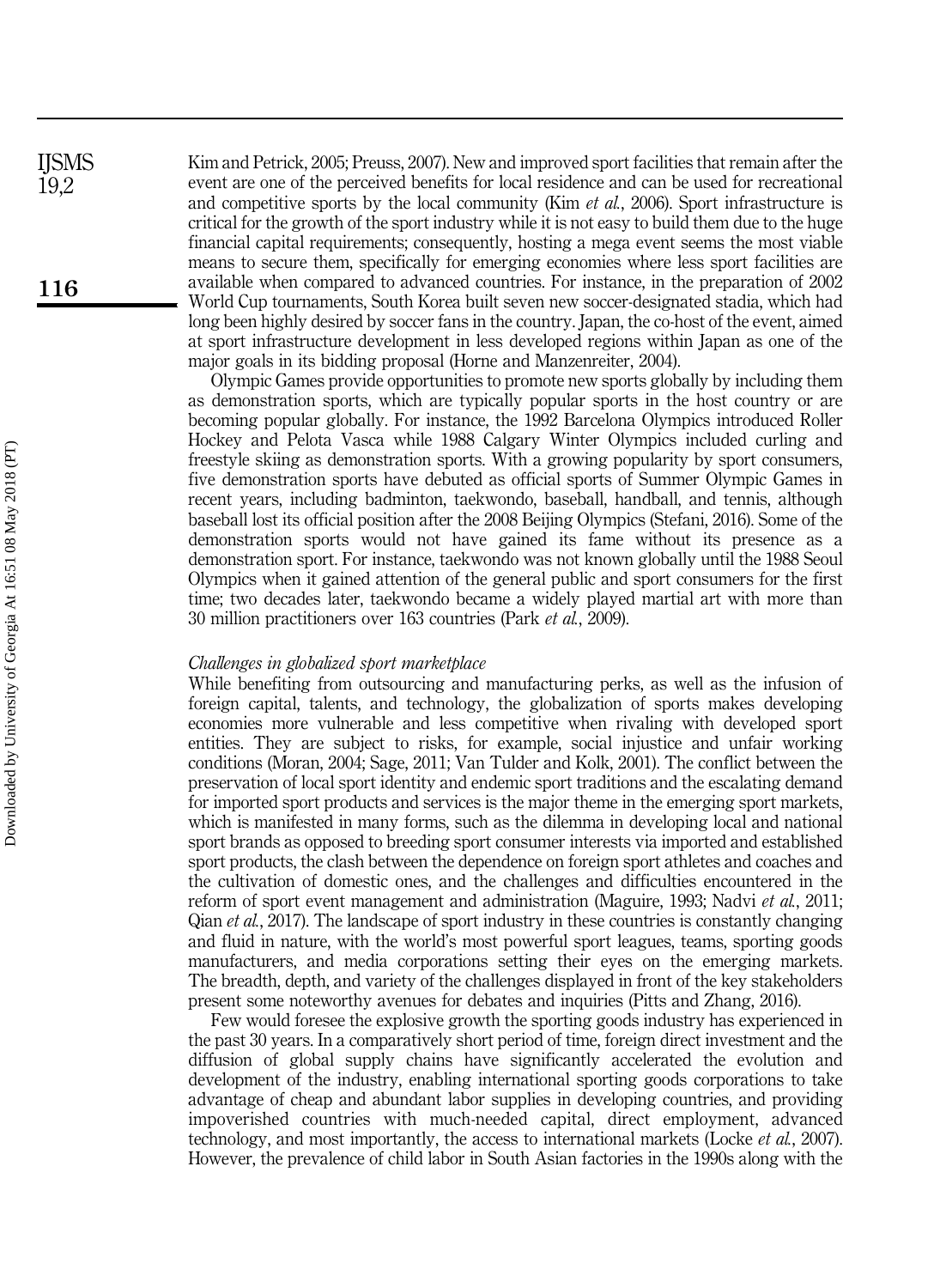use of prison labor highlights the ethical and legal challenges the developing countries currently confronted (Chan, 2003). On the flip side, the lack of trademark enforcement and loopholes in copyrights protection in some developing countries has also led to legal issues such as copyright infringement, piracy, and squatting, which are further aggravated by language barriers and cultural differences. Intellectual properties and copyrights are vulnerable and hence, it is urgent and essential to seek solutions to manage and preserve them. The dispute between legendary basketball player Michael Jordan and the Chinese sport shoes and apparel manufacturer Qiaodan Sports Co., Ltd over the unauthorized use of Chinese transliteration of the name Jordan is perhaps one of the most representative cases that demonstrate the complexity and controversy behind international trademark and personal name protection (Baker et al., 2017). As early as 1993, when Nike and the Jordan brand had not officially entered into the Chinese market, knowing the fact that Michael Jordan, whose name has long been known as "Qiaodan" by Chinese media and consumers since the debut of the NBA in China in the 1990s, Qiaodan Sports intentionally registered the transliteration for Jordan (Qiaodan) for trademark protection. Realizing Qiaodan Sports had been exploiting the identity and the name of Michael Jordan by confusing the Chinese consumers with its own flying man logo and shoes resembling Jordan brand products, Michael Jordan and Nike started filing lawsuit against Qiaodan Sports over the use of his name and identity. They did not win a single court decisions until December 8, 2016 when the Chinese Supreme People's Court finally overturned the previous rulings that favored Qiaodan Sports and ruled that Qiaodan Sports violated the trademark law and infringed on Jordan's rights to own and use his transliterated name in Chinese characters (Kennedy, 2016). Although Nike and Jordan retrieved the rights to the transliterated name in Chinese characters, it took approximately five years; whereas, Qiaodan Sports, which has developed into one of the most popular sport brands in China with hundreds of millions of dollars of business annually, can still use the word "Qiaodan" in pinyin (the official romanization system for Standard Chinese) or in roman letters. In fact, transliteration is just one of the many facets of trademark squatting. The Jordan case provides a perfect example of how sport branding could be a controversial issue in a globalized marketplace and what international sport companies should be aware when dealing with trademark regulations and copyright protections in an emerging market. Given the growing value of sport brands, it is of great importance for relevant governing bodies and legal entities to be vigilant about potential trademark squatting and brand infringement in order to protect brand equity and other intangible assets.

A variety of studies, articles, and research has recently touched on international sport labor movement in the realm of sport management (e.g. Love and Kim, 2011; Maguire, 1999, 2008; Maguire and Stead, 1996; Schwartz et al., 2015). It is evident that the international exchange of sport talents is now the norm for major professional sport clubs and leagues. With a particular note, the burgeoning Asian professional sports are drawing an increasing number of international sport talents, as illustrated by the rise of Chinese professional soccer. The major growth in the development of the Chinese professional sports and the internationalization of professional sports are largely fueled by the wills of the state that identifies soccer as an international platform to showcase the country's sporting power and also as a promising business that taps into the expanding Chinese middle class with an ever-growing demand for high-quality sport products and services. Despite the prediction that expenditures in international player transactions will continue to soar in years to come, the rapid growth of professional sport leagues in China is not all peaches and cream, and its "big leap forward" in professional sports is not exempt from problems. The CSL and the Chinese Basketball Association are significantly different from the European "big five" leagues, the NBA, or the MLB, which do not have a quota on foreign players. In other words, all Chinese professional leagues are required to limit the number of foreign players on the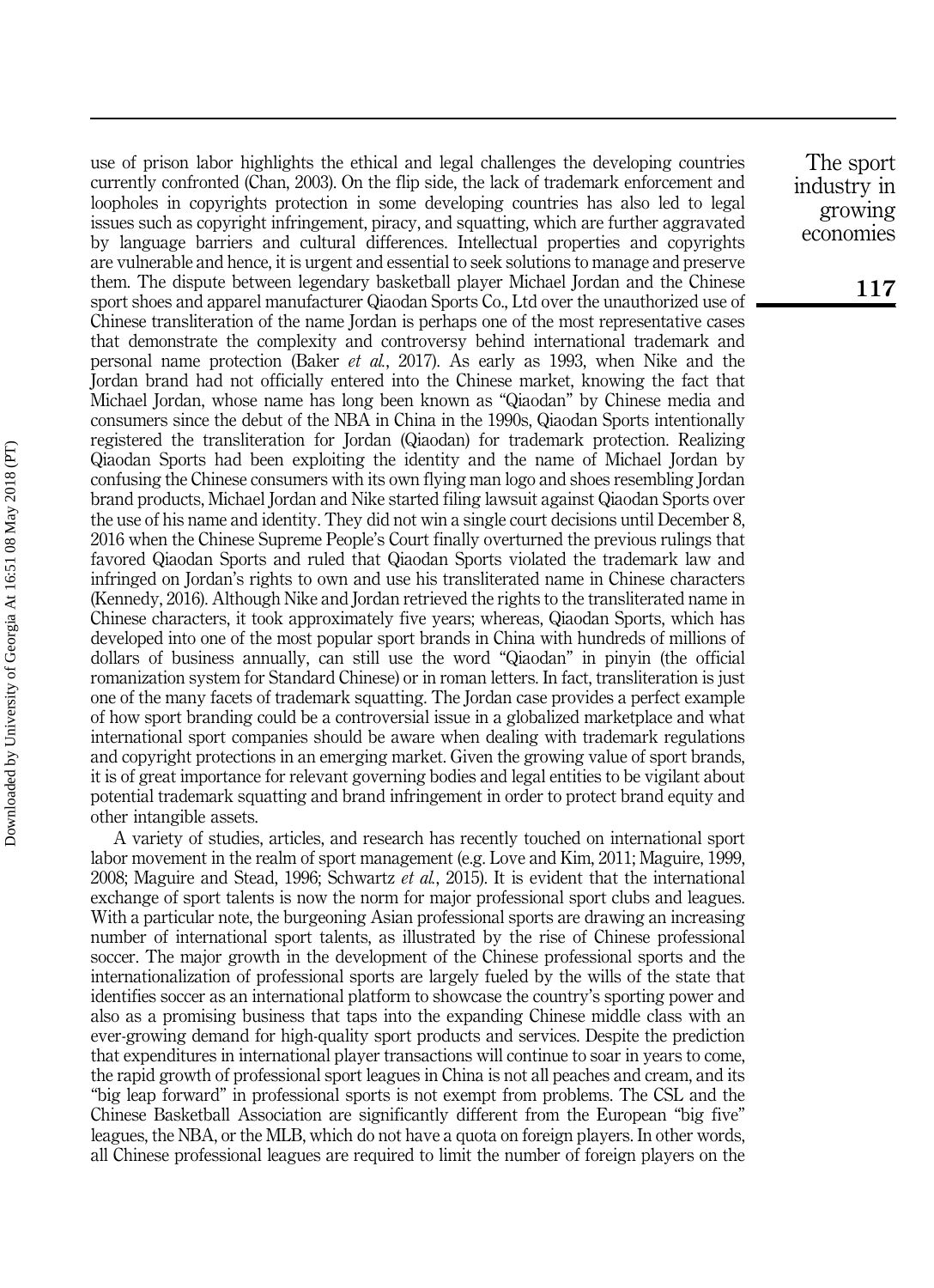field/court (BBC, 2017) in an effort to cultivate and promote the development of local talents, making it difficult to produce premium products to generate revenue from both domestic and overseas markets. Initial investigation by Gong et al. (2015) into the policy, operation, and marketing practices of the CSL found that Chinese sport consumers are not satisfied with the CSL in spite of the fact that some international superstars are featured in the CSL games. Qian et al. (2017) further delved into the Chinese younger generation's perception of the CSL and provided interesting insights regarding how the presence of international players has impacted the local sport leagues. They argued that the dependence on imported players is hardly a long-term solution to the sluggish yet money-splashing CSL albeit these big-name imports help improve the quality of the games to a great extent. Without homegrown talents, consumers are more inclined to following the comparatively more professional and competitive European "big five" or North American professional sports instead of domestic leagues and teams.

Sport events and their impacts on the host city have gained enormous administrative and scholarly attentions. Beyond the much-touted benefits of hosting sport events and developing sport attractions, there is a growing body of literature that takes a critical approach and debates the potential impacts of mega sport events and the construction of stadia on local communities. Some scholars cast doubts over the economic impacts of sport events on the host region, especially when the international hallmark sport events are hosted in the developing countries (Deccio and Baloglu, 2002; Dovey, 1989; Kim and Morrsion, 2005; Matheson and Baade, 2006; Roche, 1994). In fact, the positive economic impacts, such as increased tax revenues, new employment opportunities, and additional sources of income, may be offset by negative sociocultural and ecological impacts as a result of over-crowded environment and the opposition of local residents (Kim et al., 2006). Failure to address some of the societal problems including traffic congestion, increased crime, and administrative problems can significantly influence future overseas visitors and residents' willingness to support of future event biddings (Collins and Flynn, 2008; Deccio and Baloglu, 2002; Huang *et al.*, 2014; Kim and Morrsion, 2005). Unfortunately, there have been cases where host cities with a growing economy failed to effectively plan and organize hallmark events, leading to an excessive waste of public resources and mismanagement of both tangible and intangible legacies. Without a clear and sustainable plan for the 2004 Athens Olympics, Greece's Government spent approximately \$9 billion on building state-of-art sport venues, renovating infrastructure, and upgrading facilities with a majority of the facelift efforts only for one-time use; yet, given the short-lived high flow of foreign tourists and athletes to the host city, the extravaganza only found the country struggling through the financial depression in the post-Olympic era as the world's largest sport celebration brought nothing but unemployment, homelessness, and poverty, leaving the once gleaning Olympic venues unattended and rusted away (Bloor, 2014; Evans, 2014). Regrettably, Athens is not the only host city that is bogged down by the burden of international hallmark events, Rio De Janeiro and Beijing have also been found to be either stuck in financial hardships or confront legacy mismanagement (Branigan, 2012; Worstall, 2016). Consequently, it is critical to evaluate the economic impact of a sport event. Nevertheless, it is also worth noting that the legacies of a sport event, especially a mega sport event would usually outweigh the utilitarian economic benefits. The intangible impacts and outcomes of a well-organized sport event constitute more comprehensive merits than the standard economic indices, oftentimes priceless and invaluable (Chalip, 2006; Huang *et al.*, 2014; Liu and Gratton, 2010). Over the course of the past three decades, policy makers, public interest groups, and professional have been filing oppositions to local governments committing a large amount of public funding to mega sport events and professional sports facilities, citing a number of reasons, most of which are economics-based assumptions, namely, limited economic impact, better spending options, and difficulty in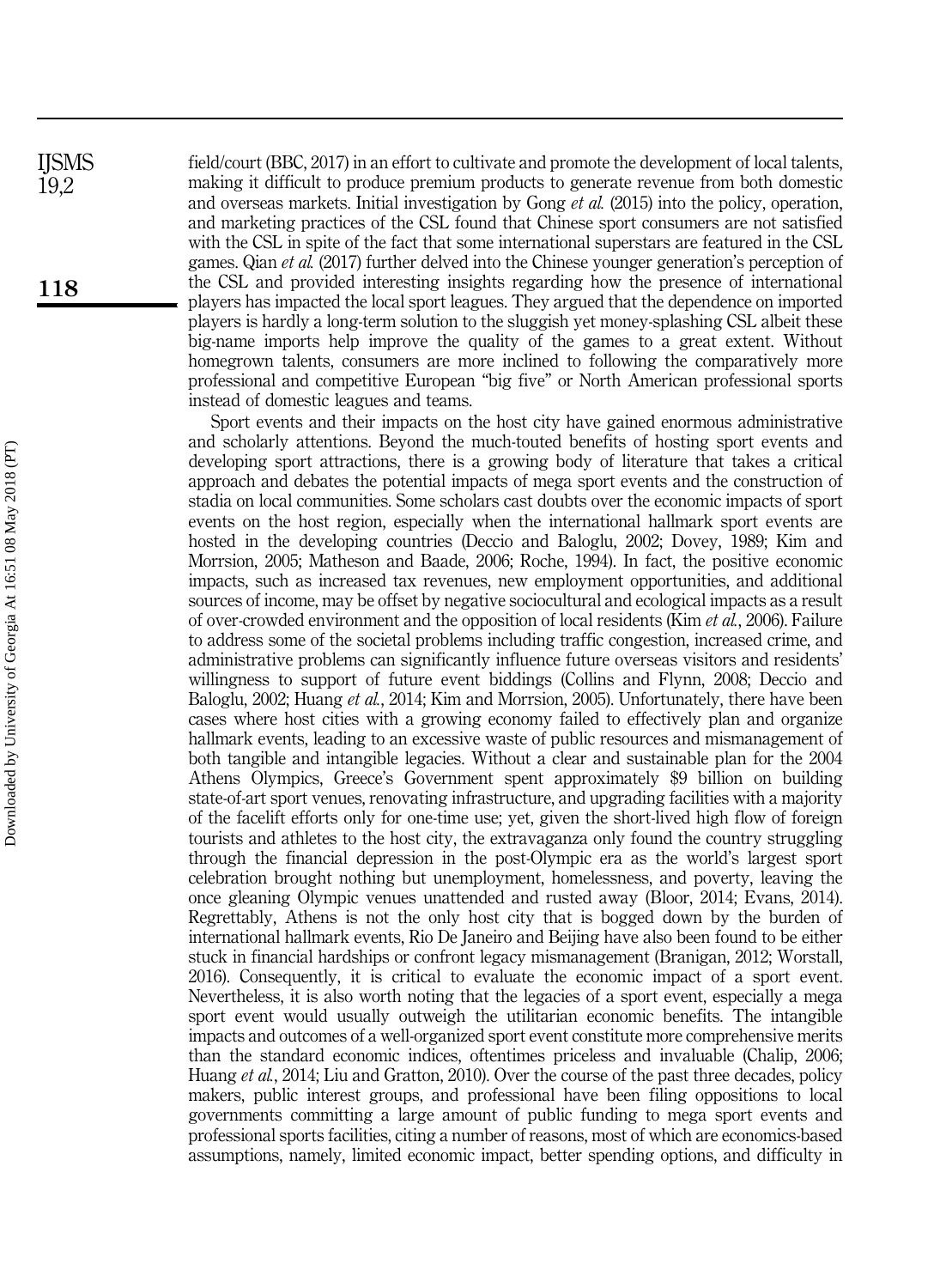measuring intangible benefits such as civic engagement and basking-in-reflected-glory (Funk and James, 2001; Wann and Branscombe, 1990). Indeed, these arguments or assumptions are valid concerns to take into account when hosting a sport event or building a new sport facility; however, many of the potential problems can be properly tackled as long as governments focus on long-term benefits and place sustainability as the top priority on the agenda. The 1996 Atlanta Olympics, the 2000 Sydney Olympics, and the 2006 Germany FIFA World Cup are all convincing examples of good event management; whereas, it is expected that China will follow the suit and put on much assessable and sustainable Winter Olympics. Compared to the 2008 Games, Beijing will make full use of the existing facilities, invest in increasing transport capacity with an aim to reduce road congestion, and improve air quality with coal-burning plants being upgraded to reduce emissions and public buses being converted to run on natural gas (IOC, 2016). Today, what residents and governments care about are shifting. Although economic impact is still important, it is no longer the major determining factor for sports infrastructure investment and primary incentive for hosting a sport event. As a matter of fact, relying on a sport event to achieve economic success is now becoming the major restraint. As evident by the sport facility building boom in the USA during the past decade, the ultimate force that drives municipal cities and local residents to chip in sport facility investment is the social impacts as the improvement of life quality is a powerful means to improving economic opportunities that in turn feed social pursuits (Igel, 2017).

#### Case analysis: MLB in Latin America

The case of baseball evolvement and the MLB in Latin America is chosen here to illustrate the on-going process of sport globalization, and the merits and challenges associated with this process. For over a century, the sport of baseball has been popular in Latin American countries, such as Cuba, the Dominican Republic, and Venezuela. As early as 1921, the Dominican had a professional baseball league with players playing in front of paying audiences and the sport remains extremely popular to this day. The general understanding is that baseball began in Latin America in the mid-1800s when two wealthy Cuban students were studying in the USA and brought balls and bats back to Cuba for their people to learn the game that was played by Americans. By 1868, they founded the Havana Base Ball Club that led to the sport gaining traction in Cuba. The Ten Years War caused many Cubans to flee to the Dominican Republic and they shared their love of baseball with their new countrymen. Baseball spread to other countries such as Venezuela and Mexico in similar ways where international students brought the game home after learning about it in the USA (Martinez, 2006).

In the 1920s, professional baseball was on the rise in the USA, but was still segregated. The Negro Leagues were competitive and widespread and yet players were not getting the same opportunities and paychecks that their white American players were. During the offseason, in order to stay in shape and earn some extra income, many African-American professional baseball players from the US would travel to Cuba or the Dominican Republic to play in their leagues. This lead to leagues in Latin America becoming more competitive as the quality of players rose and more people would come to attend games (Snyder, 2016). This growth continued for over 20 years and this period was referred to as "beisbol romantic" (Morrison, 1987) because the sport was removed from outside influence and local stars gained notoriety and drove the growth of the sport. During this time, the Dominicans cultivated baseball as local and uniquely Dominican phenomenon as they developed various amateur and professional levels of play and nurtured a strong journalist culture that covered the sport. Despite baseball's origins being in North America, baseball was a local phenomenon (Klein, 1989).

When Jackie Robinson broke the color barrier in 1947, more opportunities opened up for Latin American players to move to the USA and play professional baseball there, where they had an opportunity to earn a much higher income. By the early 1950s, some of the biggest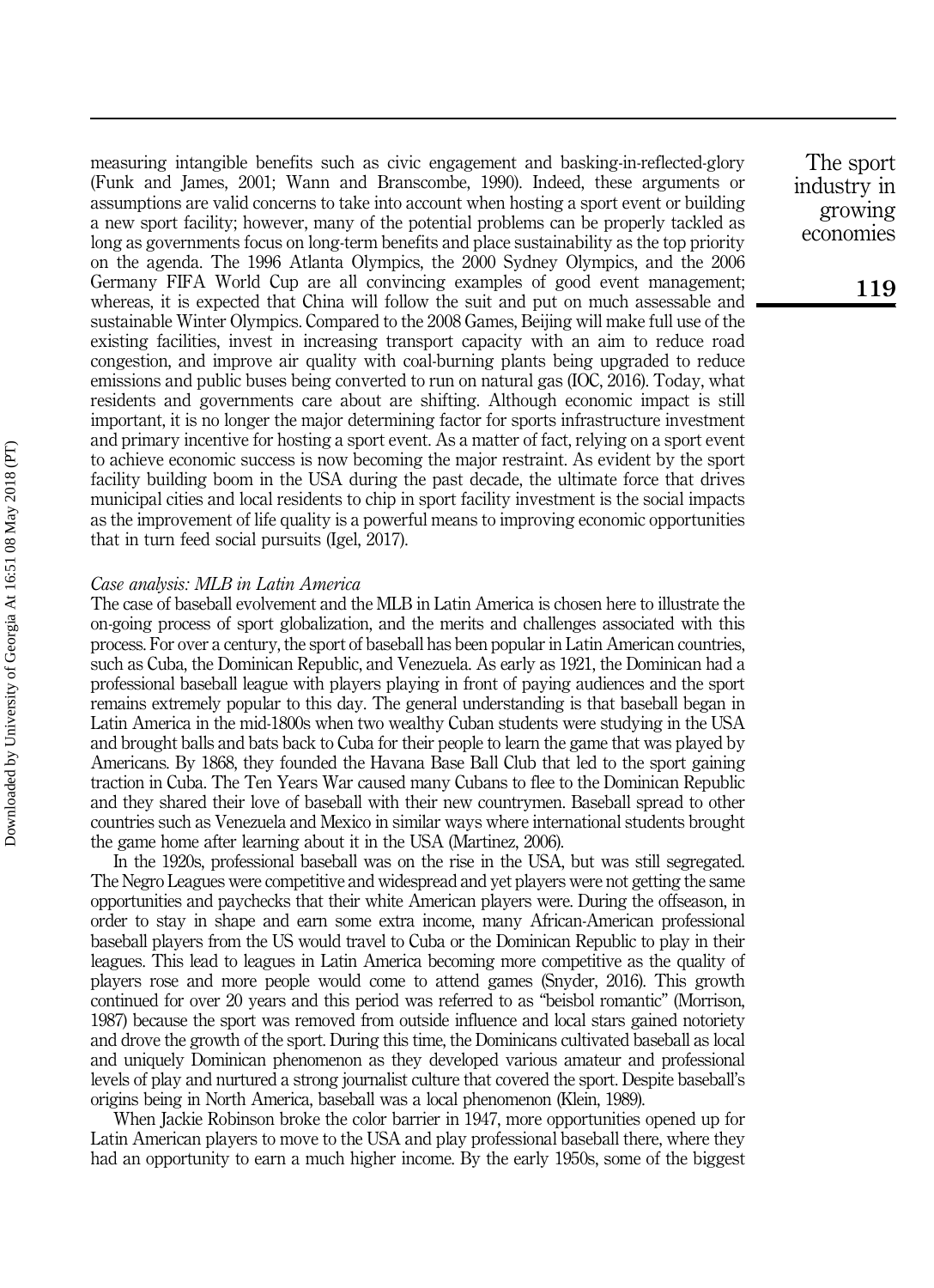stars in Latin America, such as Osvaldo Birgil of the Dominican Republic, began to leave their teams in their home country and play in the USA. Since then, the amount of Latin American players in MLB has steadily increased, especially those of Dominican heritage. This surge of Latin American talents led professional teams from the USA to pay attention to the talents emerging from that region of the world. Today, almost every MLB team has a scouting and training camp or academy in the Dominican Republic where they can identify, evaluate, and train players. For many MLB teams, there has been some noticeable success with these training academies. At the start of the 2016 MLB season, 10 percent of all MLB players were from the Dominican Republic, and players from all Latin American countries made up 24 percent of all players on the opening day (MLB.com, 2016). The quantity alone is notable, but the quality of Latin American players has been highlighted by them consistently earing spots on all-star teams and receiving major awards. MLB teams have found success in developing training academies and recruiting players for their professional teams and there have been some positives for local baseball in Latin America as well. For young men in poverty stricken countries, these MLB training academies offer an opportunity to escape poverty. Although the chances are slim of these opportunities leading to a professional career in the USA, even a few years of being paid to work and train in the academies allow them to earn more than their peers who do not play baseball. In addition to the increased income, membership in the training academies has allowed these young men to have access to top medical care, nutrition, and trainers that would otherwise not be available to them. It is because of this opportunity that baseball is more than just sport or entertainment – many Latin Americans have found it a form of "economic salvation" (Klein, 1989).

In addition to the MLB academies, the impact MLB has had on local baseball stretches back to the early days of professional baseball in Latin America. During the off season, MLB and the Negro League players would play in Dominican professional leagues to stay in shape and earn extra income. These players added relevancy and prestige to the local professional leagues; although the style of baseball was uniquely Latin American, the level of competition rose significantly, making it more enjoyable for fans and profitable for owners. As the local Dominican players began to rise to prominence and develop careers in the USA, it became an expectation they would send money back home from their earnings made in playing professional ball. It is estimated that between player salaries being sent home and jobs generated through the academies and administrative offices, MLB contributes over \$75 million a year to the Dominican economy. Some players contribute beyond just sending money back; they have built their own training academies, purchased professional teams, and helped revitalize local communities through construction and renovations of churches, schools, and community centers. Without the globalization of baseball, this type of economic impact would not have been possible (Klein, 2006).

Although some elements of globalization have benefited Latin America, there have been several controversies and downsides to MLB's presence in Latin America. The growth and presence of MLB in Latin America has been fairly successful for major league teams; however, it has also led to challenges for the domestic product in these countries. Several scholars have noted that there is a dark side to baseball's globalization that needs to be explored further (Marcano and Fidler, 1999, 2004; Martinez, 2006; Ottenson, 2014). The first area of concern is the risks young Latin American men take in order to have a chance at becoming a professional baseball player. Oftentimes, these young men will forgo their education in an effort to take a shot at a career in baseball. Some quit school as early as 13 years old to focus on training and better their skills on hopes of being noticed by a MLB recruiter. The reality is that even those who get selected to participate in an academy rarely move onto a professional career in MLB and by 19 years old, many are dropouts with little education and no job experience. Some academies have recognized this issue and incorporated tangible solutions into their training program by implementing educational

IJSMS 19,2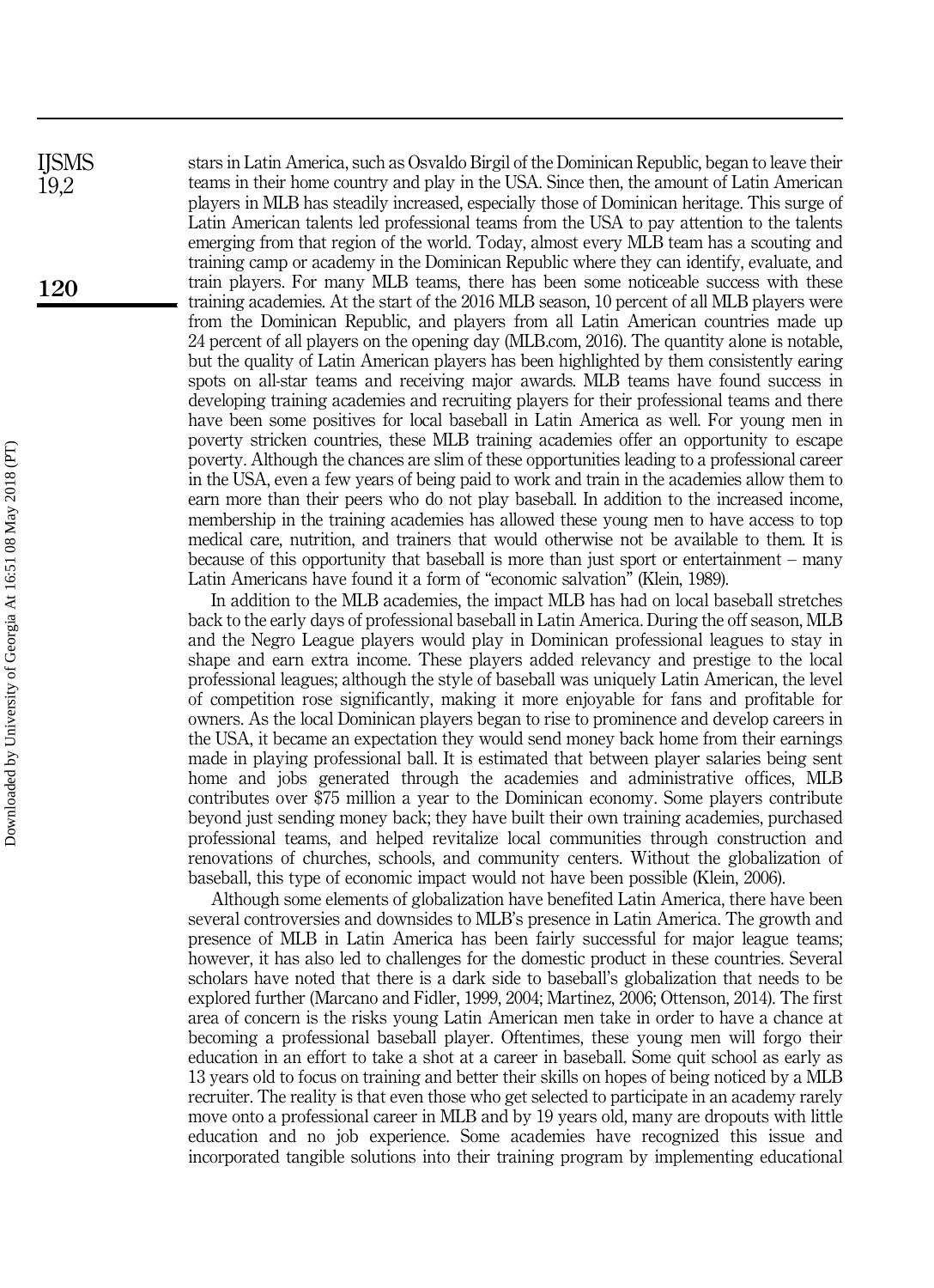programs; even so, it is often not enough to prepare them for a career after baseball (Lagesse, 2016). Consequently, this issue affects the overall quality of the country's working population. As well, these academies have affected the role professional teams in Latin America play in developing talents for the MLB teams. Previous to the academies, MLB teams would compensate local teams to scout and train talents and protect them from other MLB teams. Inevitably, the current practices of the MLB have increased the influence of US teams on Dominican baseball while hurting the autonomy of the local teams (Klein, 1989).

Another concern about these academies is the mistreatment of the youth they recruit. The way in which MLB recruits and retains talents from Latin America is very different from the process they follow for Asian or North American talents. For one, North American amateurs are subject to amateur draft rules that come with certain compensations and protections that are enforced by the MLB Commissioner's Office and the MLB Players Association (Marcano and Fidler, 2004). For instance, MLB has an agreement in place with baseball organizations in Japan and Korea that protect and compensate players who are from those countries. The rules and regulations are looser when it comes to players from countries such as the Dominican Republic or Venezuela (Marcano and Fidler, 1999). It appears that for MLB teams to draft and sign players from North America or Asia, the process is highly structured, but the opposite is true for Latin America, where recruiting players is a free agency system that is comparatively unregulated. According to Marcano and Fidler (2004), the MLB has attempted a reform to this by opening a MLB commissioner's branch office in the Dominican Republic to regulate player recruitment and transfers; but, the administrative system of this branch office is widely perceived as being flawed. The office is understaff and underfunded as there is essentially just one person working there, who has the primary responsibility of overseeing agreements between the MLB and Latin American teams, indicating that "MLB is interested more in successful public relations than in actually stopping the discrimination and exploitation of Latin youth" (Marcano and Fidler, 2004, p. 5). A major problem in the agreements between MLB teams and players in the Dominican academies is that there is not a uniform set of guidelines and regulations for how the contract is structured. Many teams only provided contracts in English to youth who spoke none or little of the language. The MLB has issued "recommendations" for these contracts, such as having them written in both Spanish and in English, but they remain just guidelines and non-binding rules adopted by the league. The only hard rule is that a player may not be signed before the age of 17 (Ottenson, 2014). In addition to the MLB office in the Dominican Republic being ineffective, it has caused frictions with the Dominican government because the governmental officials felt losing autonomy in how they oversaw and managed their baseball operations locally (Klein, 2006). The way in which the MLB governs its organization is in contrast to how Latin America looks to better the lives of people in that region. An example of this is how the MLB demands proper documentation of a player's birth certificate and age before allowing him to enter the USA as organizations in Latin America would sometimes alter the document to make a player appear younger than he really is in an attempt to afford the person a better chance at signing with a team (Klein, 2008). These are the types of discrepancies that must be resolved in order to improve relations, build trust, and build on the globalization of baseball.

In the early 1990s, there was a strong local resistance against the presence of the MLB in the Dominican Republic. Fans preferred to wear local team's merchandise and local baseball teams would get more coverage in the media. However, this has begun to change as the Dominican government and wealthy owners are starting to have more control in how the MLB academies are operated and who profits from them (Klein, 2006). Even so, these positions of power are reserved only for the wealthiest individuals and still lack in regulations and agreements with the US Government and the MLB. Ottenson (2014) suggests that building similar agreements to those of Japan could improve some of the above concerns although it may not be as effective. The main concern is that the political relationship between the USA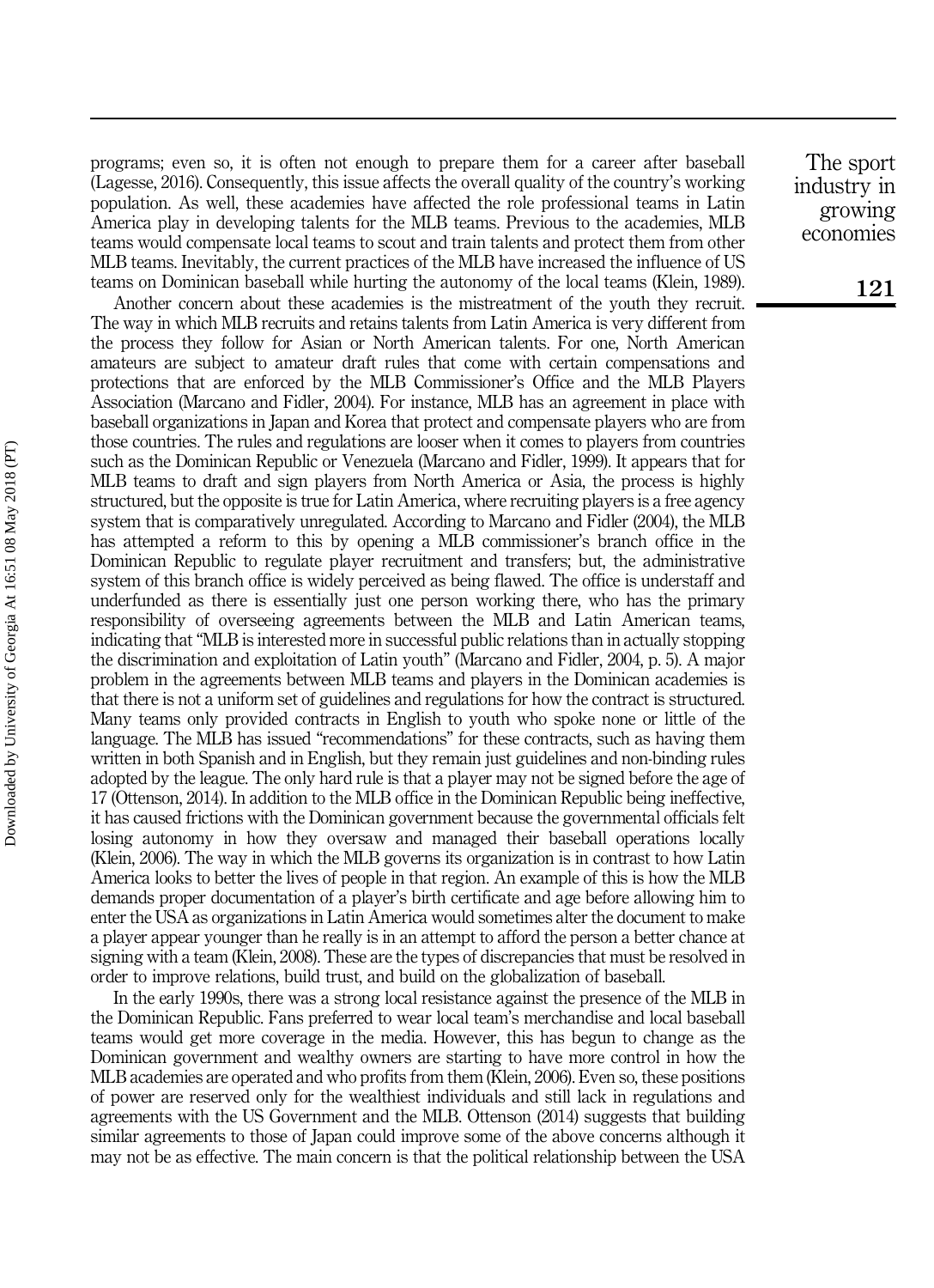and Latin American countries is not as well established as the ties with Japan. The USA would have to strengthen its ties and negotiate with each individual Latin American country, all of which have various political climates, laws, and views on how business should be conducted and how the agreements with the USA should be done. This presents a problem because the MLB does not have any incentives to change its practices to improve moral or human rights issues because of the financial upside. MLB teams can recruit and sign Latin American players for pennies on the dollar compared to their North American or Asian counterparts and gain significant competitive advantage. The Japanese Government noticed the rise of popularity of baseball in its country and acted to protect its own baseball leagues from the MLB (Gould, 2000), something Latin American countries need to take a proactive stance on. As Marcano and Fidler (1999) noted, Latin American countries have larger priorities to tackle, such as poverty, corruption, and political upheaval. Arranging baseball agreements may not be a priority for governments in Latin America. Ottenson (2014) suggests that an international regulatory board, like the FIFA, could be developed in order to oversee and enforce regulations. This could place responsibilities on both public and private entities to work together in globally growing the game of baseball in a responsible manner.

#### About the special issue

Topics of the sport industry in the developed economies and mechanism for their advancements have primarily been the norm of scholarly inquiries, as evidenced in several leading journals in the field of sport management; yet, contemporary and also critical issues identified above have rarely been studied, which would make this special journal issue unique and most importantly, contributing to the development of the sport industry in developing economies. Through the selection of high-quality research manuscripts, this journal issue is aimed to advance theories, seek solutions for contemporary issues encountered in the sport industry of developing economies, and ultimately advance sport business in developing countries. Consistent with the aims and objectives of IJSMS, this special issue has sought contributions that critically examine, debate, and shed light on broad perspectives of sport marketing, sponsorship, and/or business operations in the sport industry of growing economies, and ultimately advance sport business globally. Of the manuscripts submitted to this special issue, seven were selected through the rigorous peer review process and by the standard set forth by the journal. These include studies on using international sport events as part of a destination brand construction strategy in Mexico, assessing competitive balance in the Egyptian Premier League, identifying critical factors affecting the regional strategies for developing and advancing the Chinese sport industry, attracting international spectators to a sport event held in Asia through a case analysis of Formula One Petronas Malaysia Grand Prix, examining sport fans' reaction to resurrected brands of sport organizations in Romania, examining consumer demand for table tennis clubs in the USA in an attempt to advocate for reversing the tide of sport globalization from West to East, and examining service quality and social impact perceptions of the 2016 Rio de Janeiro Olympic Games. Hopefully, scholars and practitioners would find these articles insightful, constructive, and useful; most importantly, it is expected that this IJSMS special issue will help trigger much more scholarly inquiries into critical issues and challenges in the sport industry of growing economies.

#### References

Bairner, A. (2001), Sport, Nationalism and Globalization: European and North American Perspectives, State University of New York, Albany, NY.

Baker, T.A., Liu, X., Brison, N. and Pifer, N.D. (2017), "Air Qiaodan: an examination of transliteration and trademark squatting in China based on Jordan vs Qiaodan Sports", *[International Journal of](https://www.emeraldinsight.com/action/showLinks?doi=10.1108%2FIJSMS-03-2018-0023&system=10.1108%2FIJSMS-05-2016-0009&citationId=p_2)* [Sports Marketing and Sponsorship](https://www.emeraldinsight.com/action/showLinks?doi=10.1108%2FIJSMS-03-2018-0023&system=10.1108%2FIJSMS-05-2016-0009&citationId=p_2), Vol. 18 No. 1, pp. 95-105.

IJSMS 19,2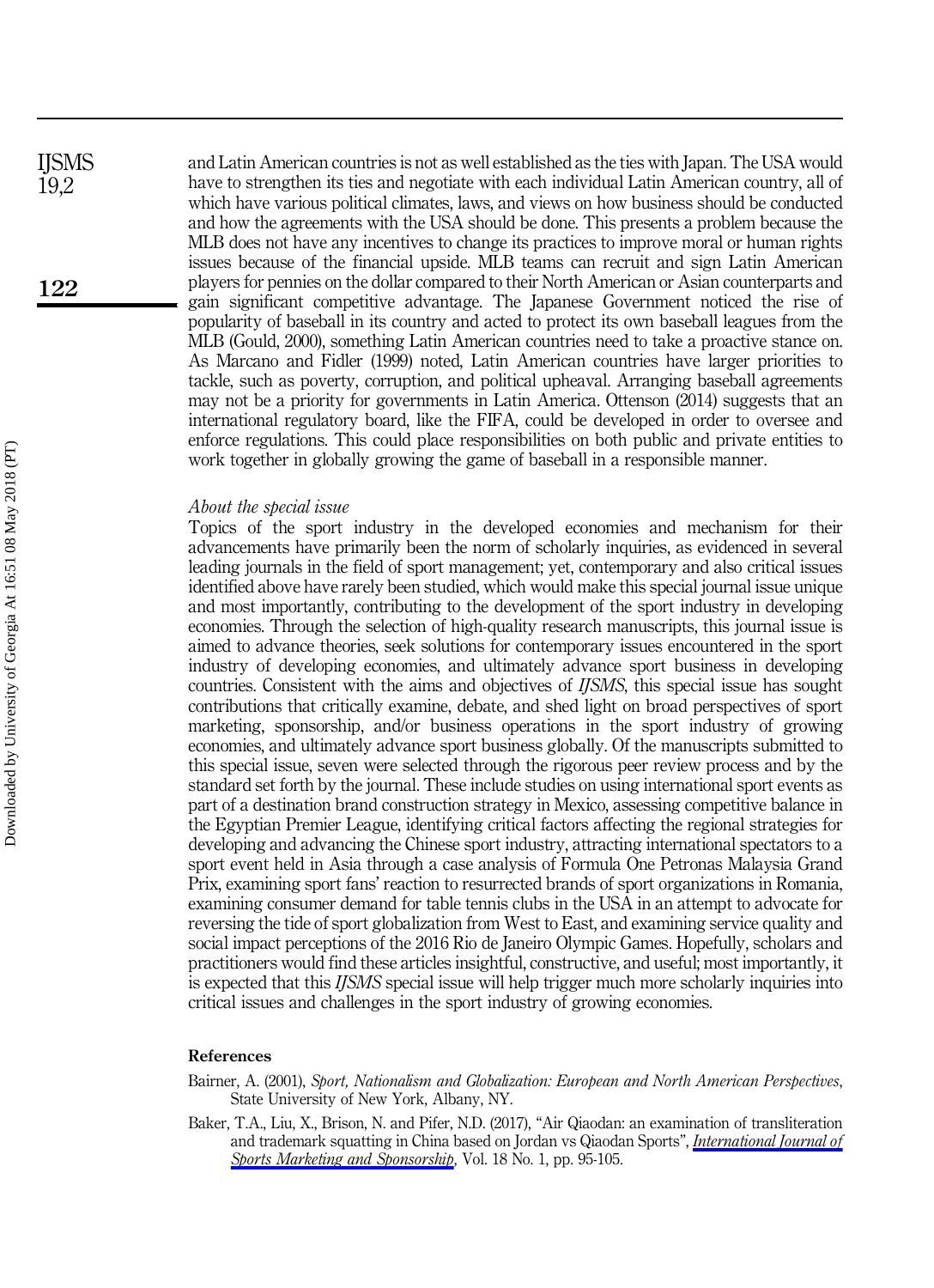BBC (2017), "Chinese Super League reduces number of foreign players allowed to play", BBC Sport, January 16, available at:<www.bbc.com> (accessed September 11, 2017). Bloor, S. (2014), "Abandoned Athens Olympic 2004 venues, 10 years on – in pictures", The Guardian, August 13, available at:<www.theguardian.com> (accessed May 18, 2017).

Boyle, R. (2009), [Power Play: Sport, the Media and Popular Culture](https://www.emeraldinsight.com/action/showLinks?doi=10.1108%2FIJSMS-03-2018-0023&crossref=10.3366%2Fedinburgh%2F9780748635924.001.0001&citationId=p_5), Edinburgh University, Edinburgh, UK.

- Brady, C., Bolchover, D. and Sturgess, B. (2008), "Managing in the talent economy: the football model for business", *[California Management Review](https://www.emeraldinsight.com/action/showLinks?doi=10.1108%2FIJSMS-03-2018-0023&crossref=10.2307%2F41166456&citationId=p_6)*, Vol. 50 No. 4, pp. 54-73.
- Branigan, T. (2012), "London 2012: legacy of Beijing is that bird's nest will take 30 years to pay off", The Guardian, July 26, available at:<www.theguardian.com> (accessed May 18, 2017).
- Carreras, C. (1995), "Mega-events: local strategies and global tourist attractions", in Montanari, A. and Williams, A.M. (Eds), European Tourism: Regions, Spaces and Restructuring, Wiley, Chichester, pp. 193-205.
- Chalip, L. (2006), "Towards social leverage of sport events", *[Journal of Sport & Tourism](https://www.emeraldinsight.com/action/showLinks?doi=10.1108%2FIJSMS-03-2018-0023&crossref=10.1080%2F14775080601155126&citationId=p_9)*, Vol. 11 No. 2, pp. 109-127.
- Chan, A. (2003), "A 'race to the bottom': globalization and China's labor standards", China Perspectives, No. 46, pp. 41-49.
- Close, P. (2010), "Olympiads as mega-events and the pace of globalization: Beijing 2008 in context", [International Journal of the History of Sport](https://www.emeraldinsight.com/action/showLinks?doi=10.1108%2FIJSMS-03-2018-0023&crossref=10.1080%2F09523367.2010.508303&citationId=p_11), Vol. 27 Nos 16-18, pp. 2976-3007.
- Collins, A. and Flynn, A. (2008), "Measuring the environmental sustainability of a major sporting event: a case study of the FA Cup Final", *[Tourism Economics](https://www.emeraldinsight.com/action/showLinks?doi=10.1108%2FIJSMS-03-2018-0023&crossref=10.5367%2F000000008786440120&citationId=p_12)*, Vol. 14 No. 4, pp. 751-768.
- Deccio, C. and Baloglu, S. (2002), "Nonhost community resident reactions to the 2002 Winter Olympics: the spillover impacts", *[Journal of Travel Research](https://www.emeraldinsight.com/action/showLinks?doi=10.1108%2FIJSMS-03-2018-0023&crossref=10.1177%2F0047287502041001006&citationId=p_13)*, Vol. 41 No. 1, pp. 46-56.
- Dong, J. and Mangan, J. (2001), "Football in the new China: political statement, entrepreneurial enticement and patriotic passion", [Soccer & Society](https://www.emeraldinsight.com/action/showLinks?doi=10.1108%2FIJSMS-03-2018-0023&crossref=10.1080%2F714004853&citationId=p_14), Vol. 2 No. 3, pp. 79-100.
- Dovey, K. (1989), "Old scabs/new scars: the hallmark event and the everyday environment", in Syme, G.J. (Ed.), The Planning and Evaluation of Hallmark Events, Aldershot, Avebury, pp. 73-80.
- Evans, S.J. (2014), "The new ruins of Athens: rusting and decaying 10 years on, how Greece's Olympics turned into a £7 billion white elephant", Daily Mail, August 13, available at:<www.dailymail.co.uk> (accessed May 18, 2017).
- FlashScore (2017), "AFC Champions League", FlashScore, available at: [www.flashscore.com/soccer/](www.flashscore.com/soccer/asia/afc-champions-league/) [asia/afc-champions-league/](www.flashscore.com/soccer/asia/afc-champions-league/) (accessed July 29, 2017).
- Fox Sports (2014), "MLB unlikely to play overseas in 2015 after Taiwan talks stall", Fox Sports, October 14, available at:<www.businessinsider.com> (accessed August 4, 2017).
- Funk, D.C. and James, J. (2001), "The psychological continuum model: a conceptual framework for understanding an individual's psychological connection to sport", [Sport Management Review](https://www.emeraldinsight.com/action/showLinks?doi=10.1108%2FIJSMS-03-2018-0023&crossref=10.1016%2FS1441-3523%2801%2970072-1&citationId=p_19), Vol. 4 No. 2, pp. 119-150.
- Gereffi, G. and Memedovic, O. (2003), The Global Apparel Value Chain: What Prospects for Upgrading by Developing Countries, United Nations Industrial Development Organization, Vienna.
- Ghauri, P., Lutz, C. and Tesfom, G. (2003), "Using networks to solve export-marketing problems of small-and medium-sized firms from developing countries", *[European Journal of Marketing](https://www.emeraldinsight.com/action/showLinks?doi=10.1108%2FIJSMS-03-2018-0023&system=10.1108%2F03090560310465125&citationId=p_21)*, Vol. 37 Nos 5/6, pp. 728-752.
- Giampiccoli, A. and Nauright, J. (2017), "Beyond the reach of FIFA: football and community 'development' in rural South Africa, towards a politics of inclusion and sustainability", [Soccer &](https://www.emeraldinsight.com/action/showLinks?doi=10.1108%2FIJSMS-03-2018-0023&crossref=10.1080%2F14660970.2017.1302937&citationId=p_22) [Society](https://www.emeraldinsight.com/action/showLinks?doi=10.1108%2FIJSMS-03-2018-0023&crossref=10.1080%2F14660970.2017.1302937&citationId=p_22), pp. 1-19.
- Gibson, H., Qi, C.X. and Zhang, J.J. (2008), "Destination image and intent to visit China, and the 2008 Beijing Olympic Games", *[Journal of Sport Management](https://www.emeraldinsight.com/action/showLinks?doi=10.1108%2FIJSMS-03-2018-0023&crossref=10.1123%2Fjsm.22.4.427&citationId=p_23)*, Vol. 22 No. 4, pp. 427-450.
- Godwell, D. (2000), "The olympic branding of Aborigines: the 2000 Olympic games and Australia's indigenous people", in Schaffer, K. and Smith, S. (Eds), The Olympics at the Millennium: Power, Politics and the Games, Rutgers University, New Brunswick, NJ, pp. 243-257.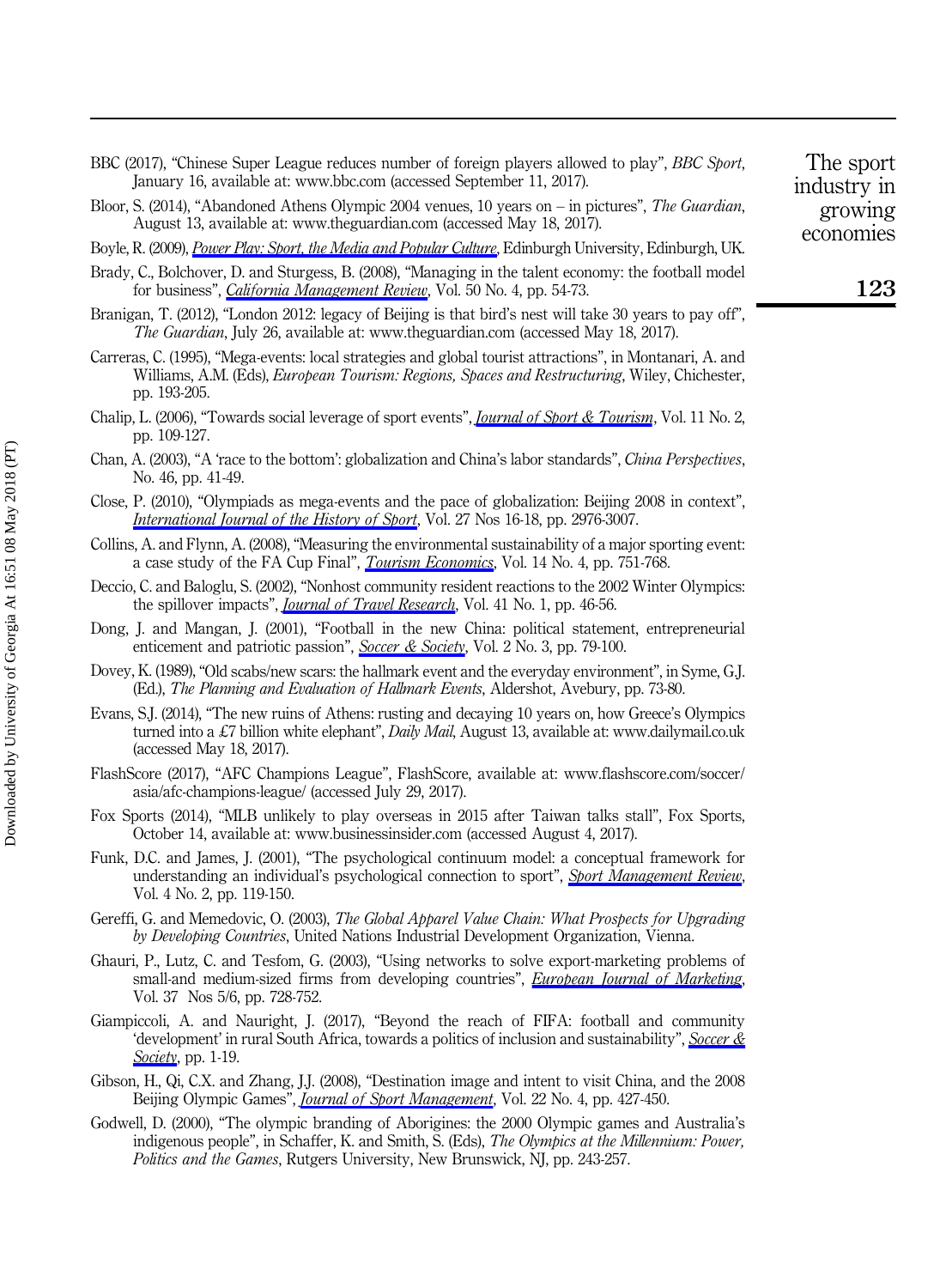| <b>IJSMS</b><br>19,2 | Gong, B., Pifer, N.D., Wang, J.J., Kim, M., Kim, M., Qian, T.Y. and Zhang, J.J. (2015), "Fans' attention to,<br>involvement in, and satisfaction with professional soccer in China", Social Behavior and<br><i>Personality: An International Journal</i> , Vol. 43 No. 10, pp. 1667-1682. |
|----------------------|-------------------------------------------------------------------------------------------------------------------------------------------------------------------------------------------------------------------------------------------------------------------------------------------|
|                      | Gottdiener, M. (2001), The Theming of America: American Dreams, Media Fantasies, and Themed<br><i>Environments</i> , Westview, Boulder, CO.                                                                                                                                               |
| 124                  | Gould, W.B. (2000), "Baseball and globalization: the game played and heard and watched round the<br>world", <i>Indiana Journal of Global Legal Studies</i> , pp. 85-120.                                                                                                                  |
|                      | Guillaume, B. and Nicolas, C. (2010), "Building global football brand equity: lessons from the Chinese<br>market", Asia Pacific Journal of Marketing & Logistics, Vol. 22 No. 1, pp. 55-56.                                                                                               |
|                      | Herman, E.S. and McChesney, R.W. (1997), The Global Media: The New Missionaries of Corporate<br>Capitalism, Cassell, London.                                                                                                                                                              |
|                      | Horne, J.D. and Manzenreiter, W. (2004), "Accounting for mega-events: forecast and actual impacts of<br>the 2002 Football world cup finals on the host countries Japan/Korea", <i>International Review for</i><br><i>the Sociology of Sport</i> , Vol. 39 No. 2, pp. 187-203.             |
|                      | Huang, H., Mao, L.L., Kim, S.K. and Zhang, J.J. (2014), "Assessing the economic impact of three major<br>sport events in China: the perspective of attendees", <i>Tourism Economics</i> , Vol. 20 No. 6,<br>pp. 1277-1296.                                                                |
|                      | Igel, L. (2017), "Economics no longer the major factor for sports investment", Sport Business Journal,<br>April 10, available at: www.sportsbusinessdaily.com/ (accessed May 19, 2017).                                                                                                   |
|                      | IOC (2015), "What we do", <i>International Olympic Committee</i> , August 8, available at: www.olympic.org/<br>the-ioc/what-we-do (accessed May 21, 2017).                                                                                                                                |
|                      | IOC (2016), "Legacies of Olympic Games 2008 set to benefit Beijing 2022", International Olympic<br>Committee, August 8, available at: www.olympic.org/news/legacies-of-olympic-games-2008-set-<br>to-benefit-beijing-2022 (accessed May 19, 2017).                                        |
|                      | Kennedy, M. (2016), "Slam dunk: Michael Jordan wins trademark dispute in China", National Public<br>Radio, December 8, available at: www.npr.org (accessed May 2, 2017).                                                                                                                  |
|                      | Kim, H.J., Gursoy, D. and Lee, S.B. (2006), "The impact of the 2002 World Cup on South Korea:<br>Comparisons of pre-and post-games", <i>Tourism Management</i> , Vol. 27 No. 1, pp. 86-96.                                                                                                |
|                      | Kim, S.S. and Morrsion, A.M. (2005), "Change of images of South Korea among foreign tourists after the<br>2002 FIFA World Cup", <i>Tourism Management</i> , Vol. 26 No. 2, pp. 233-247.                                                                                                   |
|                      | Kim, S.S. and Petrick, J.F. (2005), "Residents' perceptions on impacts of the FIFA 2002 World Cup: the<br>case of Seoul as a host city", <i>Tourism Management</i> , Vol. 26 No. 1, pp. 25-38.                                                                                            |
|                      | Klein, A.M. (1989), "Baseball as underdevelopment: the political economy of sport in the Dominican<br>Republic", <i>Sociology of Sport Journal</i> , Vol. 6 No. 2, pp. 95-112.                                                                                                            |
|                      | Klein, A.M. (2006), Growing the Game: The Globalization of Major League Baseball, Yale University,<br>New Haven, CT.                                                                                                                                                                      |
|                      | Klein, A.M. (2008), "Progressive ethnocentrism: Ideology and understanding in Dominican baseball",<br>Journal of Sport and Social Issues, Vol. 32 No. 2, pp. 121-138.                                                                                                                     |
|                      | Lagesse, D. (2016), "Baseball is a field of dreams – and dashed hopes – for Dominicans", National Public<br>Radio, April 3, available at: www.npr.org                                                                                                                                     |
|                      | Liu, D. and Gratton, C. (2010), "The impact of mega sporting events on live spectators' images of a host<br>city: a case study of the Shanghai F1 Grand Prix", <i>Tourism Economics</i> , Vol. 16 No. 3,<br>pp. 629-645.                                                                  |
|                      | Locke, R.M., Qin, F. and Brause, A. (2007), "Does monitoring improve labor standards? Lessons from<br>Nike", <i>ILR Review</i> , Vol. 61 No. 1, pp. 3-31.                                                                                                                                 |
|                      | Love, A. and Kim, S. (2011), "Sport labor migration and collegiate sport in the United States: a typology<br>of migrant athletes", Journal of Issues in Intercollegiate Athletics, Vol. 4 No. 9, pp. 90-104.                                                                              |

McGillivray, D. (2017), "Platform politics: sport events and the affordances of digital and social media", [Sport in Society](https://www.emeraldinsight.com/action/showLinks?doi=10.1108%2FIJSMS-03-2018-0023&crossref=10.1080%2F17430437.2017.1232392&citationId=p_46), Vol. 20 No. 12, pp. 1888-1901.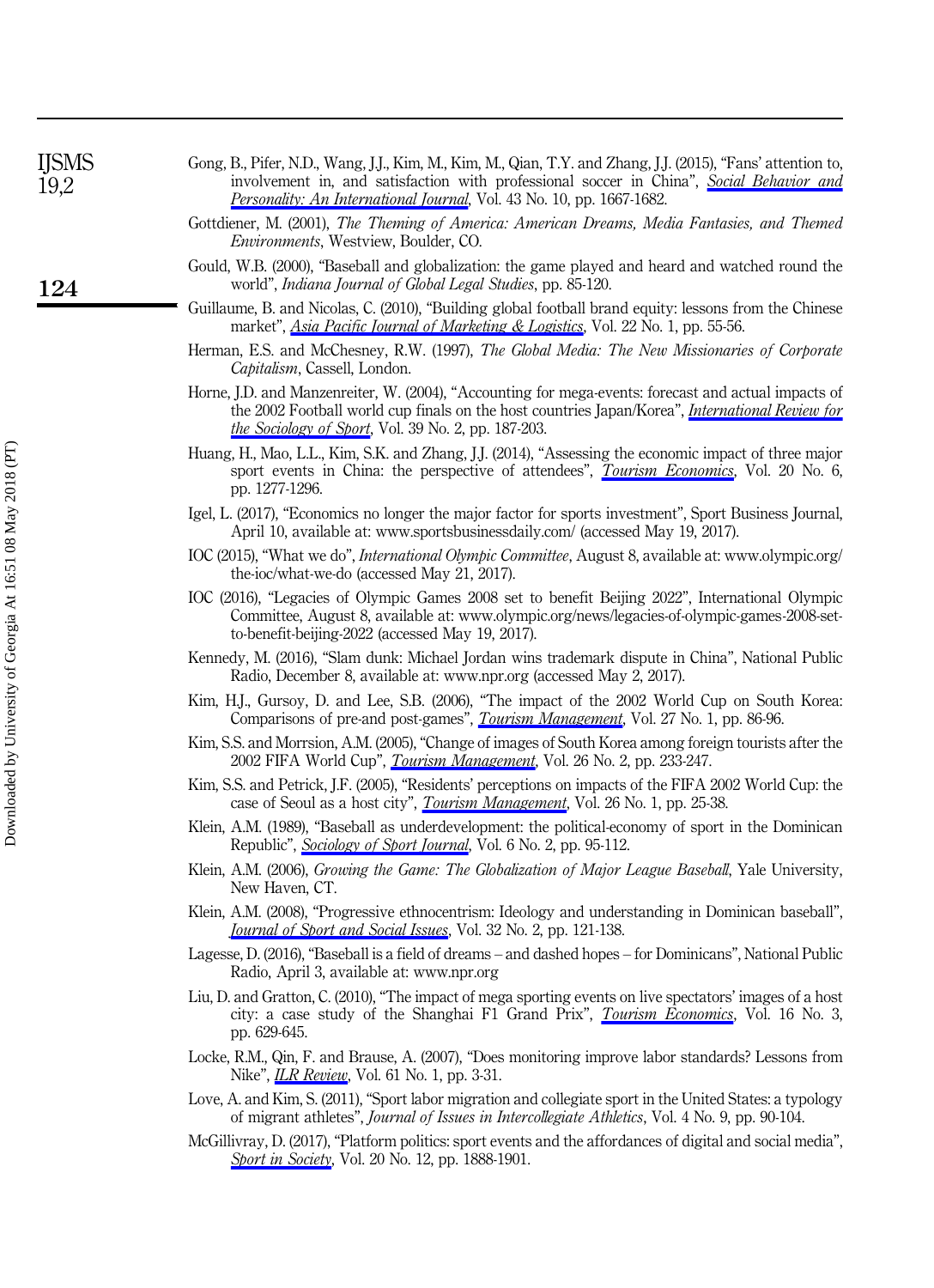| Magdalinski, T. (2000), "The reinvention of Australia for the Sydney 2000 Olympic Games", <i>The</i> | The   |
|------------------------------------------------------------------------------------------------------|-------|
| <i>International Journal of the History of Sport, Vol. 17 Nos 2-3, pp. 305-322.</i>                  | indus |
| $\cdots$ $\cdots$ $\cdots$                                                                           |       |

Maguire, J. (1993), "Globalisation, sport and national identities: 'The empires strike back'?", *[Loisir et](https://www.emeraldinsight.com/action/showLinks?doi=10.1108%2FIJSMS-03-2018-0023&crossref=10.1080%2F07053436.1993.10715455&citationId=p_48)* [Societe/Society and Leisure](https://www.emeraldinsight.com/action/showLinks?doi=10.1108%2FIJSMS-03-2018-0023&crossref=10.1080%2F07053436.1993.10715455&citationId=p_48), Vol. 16 No. 2, pp. 293-321.

Maguire, J. (1999), *Global Sport: Identities, Societies, Civilizations, Polity, Cambridge.* 

- Maguire, J. (2008), " 'Real politic' or 'ethically based': sport, globalization, migration and nation-state policies", *[Sport in Society](https://www.emeraldinsight.com/action/showLinks?doi=10.1108%2FIJSMS-03-2018-0023&crossref=10.1080%2F17430430802019375&citationId=p_50)*, Vol. 11 No. 4, pp. 443-458.
- Maguire, J. and Stead, D. (1996), "Far pavilions? Cricket migrants, foreign sojourns and contested identities", *[International Review for the Sociology of Sport](https://www.emeraldinsight.com/action/showLinks?doi=10.1108%2FIJSMS-03-2018-0023&crossref=10.1177%2F101269029603100101&citationId=p_51)*, Vol. 31 No. 1, pp. 1-23.
- Manzenreiter, W. and Horne, J. (2007), "Playing the post‐fordist game in/to the far east: the footballisation of China, Japan and South Korea", [Soccer & Society](https://www.emeraldinsight.com/action/showLinks?doi=10.1108%2FIJSMS-03-2018-0023&crossref=10.1080%2F14660970701440899&citationId=p_52), Vol. 8 No. 4, pp. 561-577.
- Marcano, A.J. and Fidler, D.P. (1999), "The globalization of baseball: major league baseball and the mistreatment of Latin American baseball talent", Indiana Journal of Global Legal Studies, pp. 511-577.
- Marcano, A.J. and Fidler, D.P. (2004), "Baseball's exploitation of Latin Talent", [NACLA Report on the](https://www.emeraldinsight.com/action/showLinks?doi=10.1108%2FIJSMS-03-2018-0023&crossref=10.1080%2F10714839.2004.11722415&citationId=p_54) *[Americas](https://www.emeraldinsight.com/action/showLinks?doi=10.1108%2FIJSMS-03-2018-0023&crossref=10.1080%2F10714839.2004.11722415&citationId=p_54)*, Vol. 37 No. 5, pp. 14-18.
- Martinez, I. (2006), "Latin Baseball: a frontier story", Library of Economics and Liberty, January 9, available at:<www.econlib.org>
- Matheson, V.A. and Baade, R.A. (2006), "Padding required: assessing the economic impact of the super bowl", *[European Sport Management Quarterly](https://www.emeraldinsight.com/action/showLinks?doi=10.1108%2FIJSMS-03-2018-0023&crossref=10.1080%2F16184740601154490&citationId=p_56)*, Vol. 6 No. 4, pp. 353-374.
- Millet, L. (1995), "The games of the city", in de Moragas, M. and Botella, M. (Eds), The Keys to Success: The Social, Sporting, Economic and Communications Impact of the Barcelona'92, Universitat Autònoma de Barcelona, Barcelona, pp. 188-202.
- MLB.com (2016), "History of baseball in the Dominican Republic", MLB Advanced Media, available at: <http://mlb.mlb.com/dr/history.jsp>
- Moran, T.H. (2004), Beyond Sweatshops: Foreign Direct Investment and Globalization in Developing Countries, Brookings Institution, Washington, DC.
- Morrison, H. (1987), *Dominicanos en las Grandes Ligas: Hechos y Hazañas*, Impresora Hermanos Portes, Santo Domingo.
- Nadvi, K., Lund‐Thomsen, P., Xue, H. and Khara, N. (2011), "Playing against China: global value chains and labor standards in the international sports goods industry", *[Global Networks](https://www.emeraldinsight.com/action/showLinks?doi=10.1108%2FIJSMS-03-2018-0023&crossref=10.1111%2Fj.1471-0374.2011.00329.x&citationId=p_61)*, Vol. 11 No. 3, pp. 334-354.
- Nauright, J. (2004), "Global games: Culture, political economy, and sport in the globalized world of the twenty-first century", *[Third World Quarterly](https://www.emeraldinsight.com/action/showLinks?doi=10.1108%2FIJSMS-03-2018-0023&crossref=10.1080%2F014365904200281302&citationId=p_62)*, Vol. 25 No. 7, pp. 1325-1336.
- Nauright, J. (2015), "Beyond the sport-media-tourism complex: an agenda for transforming sport", Journal of the International Council of Sport Science and Physical Education, Vol. 68 No. 5, pp. 13-19.
- Nauright, J. and Ramfjord, J. (2010), "Who owns England's game? American professional sporting influences and foreign ownership in the Premier League", [Soccer & Society](https://www.emeraldinsight.com/action/showLinks?doi=10.1108%2FIJSMS-03-2018-0023&crossref=10.1080%2F14660971003780321&citationId=p_64), Vol. 11 No. 4, pp. 428-441.
- Ottenson, E.B. (2014), "The social cost of baseball: Addressing the effects of Major League Baseball recruitment in Latin America and the Caribbean", Washington University Global Studies Law Review, Vol. 13 No. 4, pp. 767-801.
- Park, Y.H., Park, Y.H. and Gerrard, J. (2009), Tae Kwon Do: The Ultimate Reference Guide to the World's Most Popular Martial Art, Infobase, New York, NY.
- Pitts, B.G. and Zhang, J.J. (Eds) (2016), "Introduction: The WASM foundation stone", *[Global Sport](https://www.emeraldinsight.com/action/showLinks?doi=10.1108%2FIJSMS-03-2018-0023&crossref=10.1007%2F978-1-4842-2493-9_1&citationId=p_67)* [Management: Contemporary Issues and Inquiries](https://www.emeraldinsight.com/action/showLinks?doi=10.1108%2FIJSMS-03-2018-0023&crossref=10.1007%2F978-1-4842-2493-9_1&citationId=p_67), Routledge, London, pp. 3-17.
- Preuss, H. (2007), "The conceptualisation and measurement of mega sport event legacies", *[Journal of](https://www.emeraldinsight.com/action/showLinks?doi=10.1108%2FIJSMS-03-2018-0023&crossref=10.1080%2F14775080701736957&citationId=p_68)* [Sport & Tourism](https://www.emeraldinsight.com/action/showLinks?doi=10.1108%2FIJSMS-03-2018-0023&crossref=10.1080%2F14775080701736957&citationId=p_68), Vol. 12 Nos 3-4, pp. 207-228.

sport stry in growing economies

125